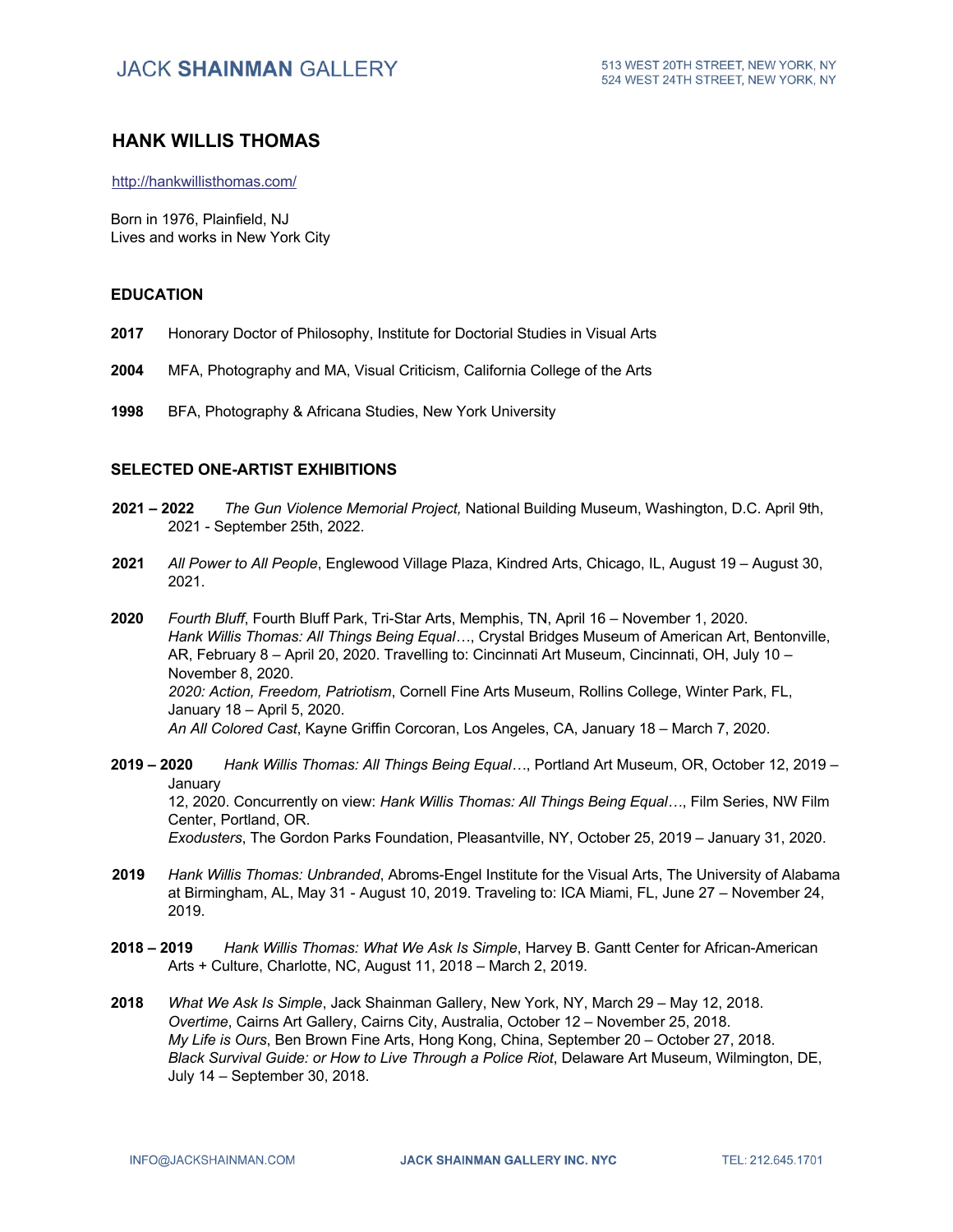*Hank Willis Thomas: Unbranded*, Block Museum of Art, Northwestern University, Evanston, IL, April 14 – August 5, 2018.

*Hank Willis Thomas: Branded/Unbranded*, The Ringling, Sarasota, FL, February 11 – June 10, 2018. *Black Righteous Space*, University Art Museum, SUNY Albany, NY, February 1 – April 7, 2018.

- **2017 – 2018** *Flying Geese*, Mississippi Museum of Art, Jackson, MS, December 9, 2017 July 8, 2018.
- **2017** *The Beautiful Game*, Ben Brown Fine Arts, London, UK, October 5 November 24, 2017. *Blind Memory* and *Freedom Isn't Always Beautiful*, SCAD Museum of Art, Savannah, GA, February 21 – August 20, 2017. *Unbranded: A Century of White Women*, York College Galleries, York, PA, January – February 2017.
- **2016 – 2017** *Black Righteous Space*, California African American Museum, Los Angeles, CA, August 5, 2016 – February 19, 2017.
- **2016** *Unbranded: A Century of White* Women, Weatherspoon Art Museum, UNC Greensboro, NC, September 3 – December 11, 2016. *To Whom It May Concern*, Maruani Mercier Gallery, Brussels, Belgium, April 14 – May 22, 2016. *Evidence of Things Not Seen*, Kadist Art Foundation, San Francisco, CA, February 24 – April 9, 2016.
- **2015** *Unbranded: A Century of White Women*, Jack Shainman Gallery, New York, NY, April 10 May 23, 2015. Catalogue. *The Truth is I See You*, Metrotech, Brooklyn, NY. *Primary Sources*, David Winton Bell Gallery, Brown University, Providence, RI, August 29 – October 25, 2015. *In the Box*, Chrysler Museum of Art, Norfolk, VA, June 18 – October 4, 2015.
- **2014** *History Doesn't Laugh*, Goodman Gallery, Johannesburg, South Africa, February 22 March 29, 2014. Traveled to: Goodman Gallery, Cape Town, South Africa, June 7 – 28, 2014. *Off the Wall: Bench Marks*, Monique Meloche Gallery, Chicago, IL, September 1 – November 30, 2014. Public art installation on benches in Wicker Park/Bucktown. *…and only the people*, Galerie Henrik Springmann, Berlin, Germany, April 26 – June 30, 2014. *Question Bridge: Black Males*, DuSable Museum of African American History, Chicago, IL.
- **2013 – 2014** *Unbranded: Reflections in Black Corporate America, 1968-2008*, The Cleveland Museum of Art, OH, October 20, 2013 – March 9, 2014. Concurrently on view: *Question Bridge: Black Males*, *Branded*, and *Strange Fruit*, The Transformer Station, Cleveland, OH, December 14, 2013 – March 8, 2014; *In Search of the Truth (The Truth Booth)*, Cleveland, OH, Public Art Installation around Cleveland.
- **2013** *Question Bridge: Black Males*, Jack Shainman Gallery, New York, NY, July 11 August 23, 2013. The Art Museum at the University of Kentucky, Lexington, KY, February 8 – March 10, 2013. *OPP: Other People's Property*, Cantor Fitzgerald Gallery, Haverford College, Haverford, PA, January 25 – March 8, 2013. Curated by Kalia Brooks. *Wayfarer*, Picture Window Series, International Center of Photography, New York, NY.
- **2012** *Hank Willis Thomas: Believe It*, La Galerie Pfriem, Lacoste, France, January 19 March 30, 2012. Traveled to: Pinnacle Gallery, SCAD Galleries, Savannah, GA, June 8 – August 24, 2012; Trois Gallery, SCAD Atlanta, GA, October 1 – December 31, 2012. *Strange Fruit*, The Aldrich Contemporary Art Museum, Ridgefield, CT, July 15 – September 30, 2012. *What Goes Without Saying*, Jack Shainman Gallery, New York, NY, October 18 – November 19, 2012. *Progeny*, George Mason University, Fairfax, VA.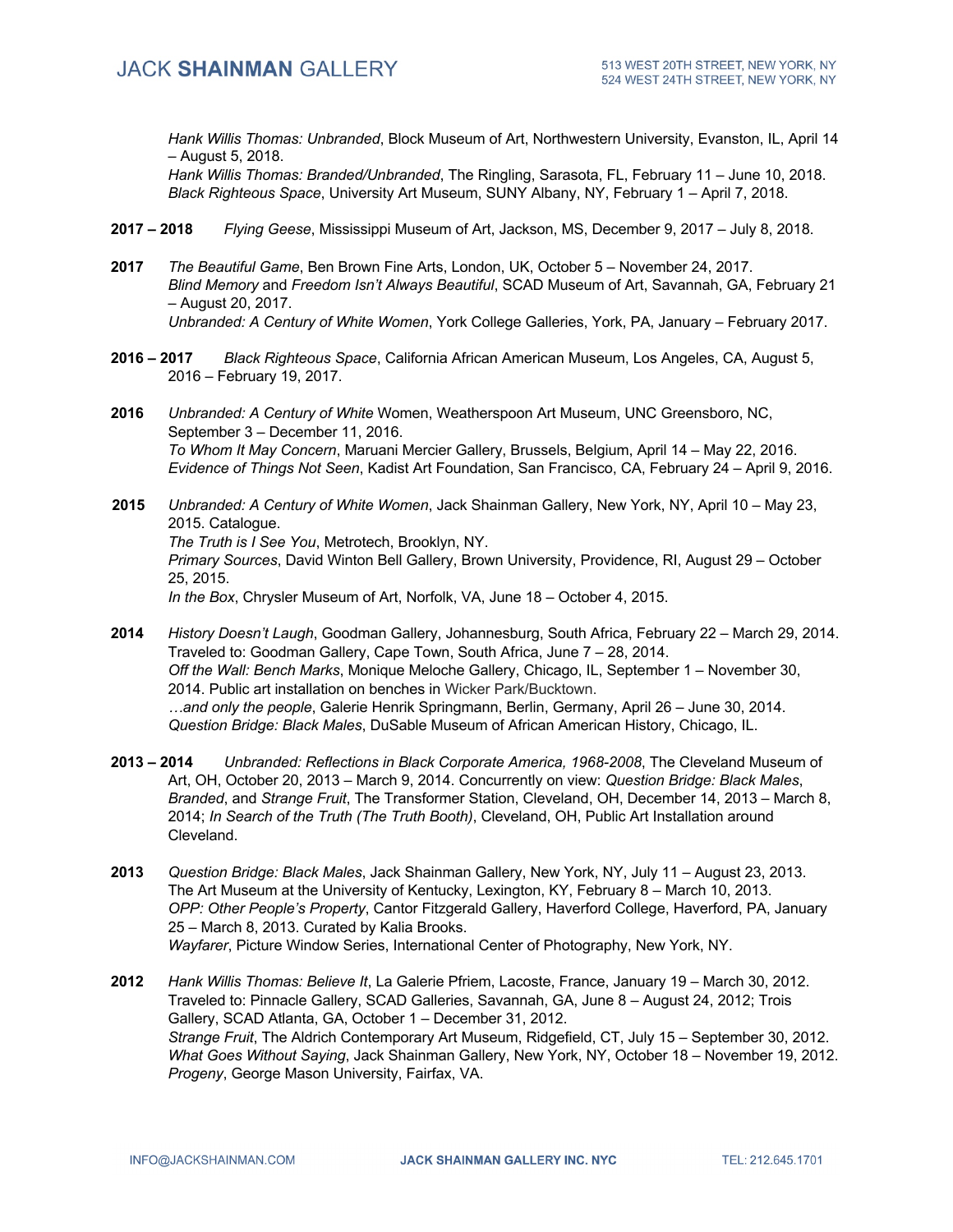- **2011 – 2012** *Strange Fruit*, Corcoran Gallery of Art, Washington, DC, September 30, 2011 January 15, 2012.
- **2011** *Hope* and *Question Bridge*, John Hope Franklin Center and Franklin Humanities Institute, Duke University, Durham, NC, January 20 – March 4, 2011. Curated Diego Cortez. *Scouring the Earth for My Affinity*, Samsøn Projects, Boston, MA, March 24 – May 7, 2011.
- **2010 – 2011** *Unbranded: Reflections in Black by Corporate America*, Brooklyn Museum, NY, July 14, 2010 – March 13, 2011.
- **2010** *Hank Willis Thomas*, Galerie Anne de Villepoix, Paris, France, April 17 May 29, 2010. *All Things Being Equal*, Goodman Gallery, Cape Town, South Africa, September 2 – October 4, 2010.
- **2009 – 2010** *Digging Deeper*, Wadsworth Atheneum Museum of Art, Hartford, CT, September 19, 2009 April 4, 2010. In collaboration with Willie Cole.

**2009** *Pitch Blackness*, Jack Shainman Gallery, New York, NY, March 16 – April 15, 2009. Catalogue. *Visionary Delusions*, Georgia Scherman Projects, Toronto, Canada, May 8 – June 20, 2009. Curated by Olivier Fuller. *Black is Beautiful*, Roberts & Tilton, Los Angeles, CA, June 13 – August 1, 2009. *About Time*, 126 Gallery, Galway, Ireland, July 15 – August 15, 2009. *Progeny: Deborah Willis and Hank Willis Thomas*, Wallach Art Gallery, Columbia University, New York, NY, April 29 – June 6, 2009. Traveled to: 40 Acres Art Gallery, Sacramento, CA, July 11 – September 5, 2009. *Hank Willis Thomas*, Baltimore Museum of Art, MD, July 29 – November 29, 2009. *Light Text*, Nerman Museum of Contemporary Art, Johnson County Community College, Overland Park, KS, September 11 – November 29, 2009. Annarumma 404, Milan, Italy. *Contact: Still Revolution*, Georgia Scherman Gallery, Toronto, Canada.

- **2008** *Winter in America: Hank Willis Thomas and Kambui Olujimi*, De Saisset Museum, Santa Clara, CA, September 27 – December 31, 2008. *Hank Willis Thomas*, The Fabric Workshop, Philadelphia, PA. *Progeny*, Bernice Steinbaum Gallery, Coconut Grove, FL. In collaboration with Deborah Willis.
- **2006** *Unbranded*, Lisa Dent Gallery, San Francisco, CA, March 3 April 8, 2006. *B®ANDED*, Jack Shainman Gallery, New York, NY, March 16 – April 15, 2006. *Signifying Blackness*, Sesnon Art Gallery, UC Santa Cruz, CA, October 2 – November 18, 2006.
- **2005 – 2006** *Bearing Witness*, African American Museum, Philadelphia, PA, November 18, 2005 January 29, 2006.
- **2005** *Hank Willis Thomas*, Oaklandish Gallery, Oakland, CA. *Family Matters*, The Light Factory, Charlotte, NC, May – June 2005.
- **2004** *Hank Willis Thomas*, Lisa Dent Gallery, San Francisco, CA, September 24 October 27, 2004. *The Trade Dress: Value Judgments*, Diaspora Vibe Gallery, Miami, FL.
- **2003** *After Happily Ever*, Long & Pollack Gallery, San Francisco, CA. *Mother to Son*, Texas Women's University, Danville, TX.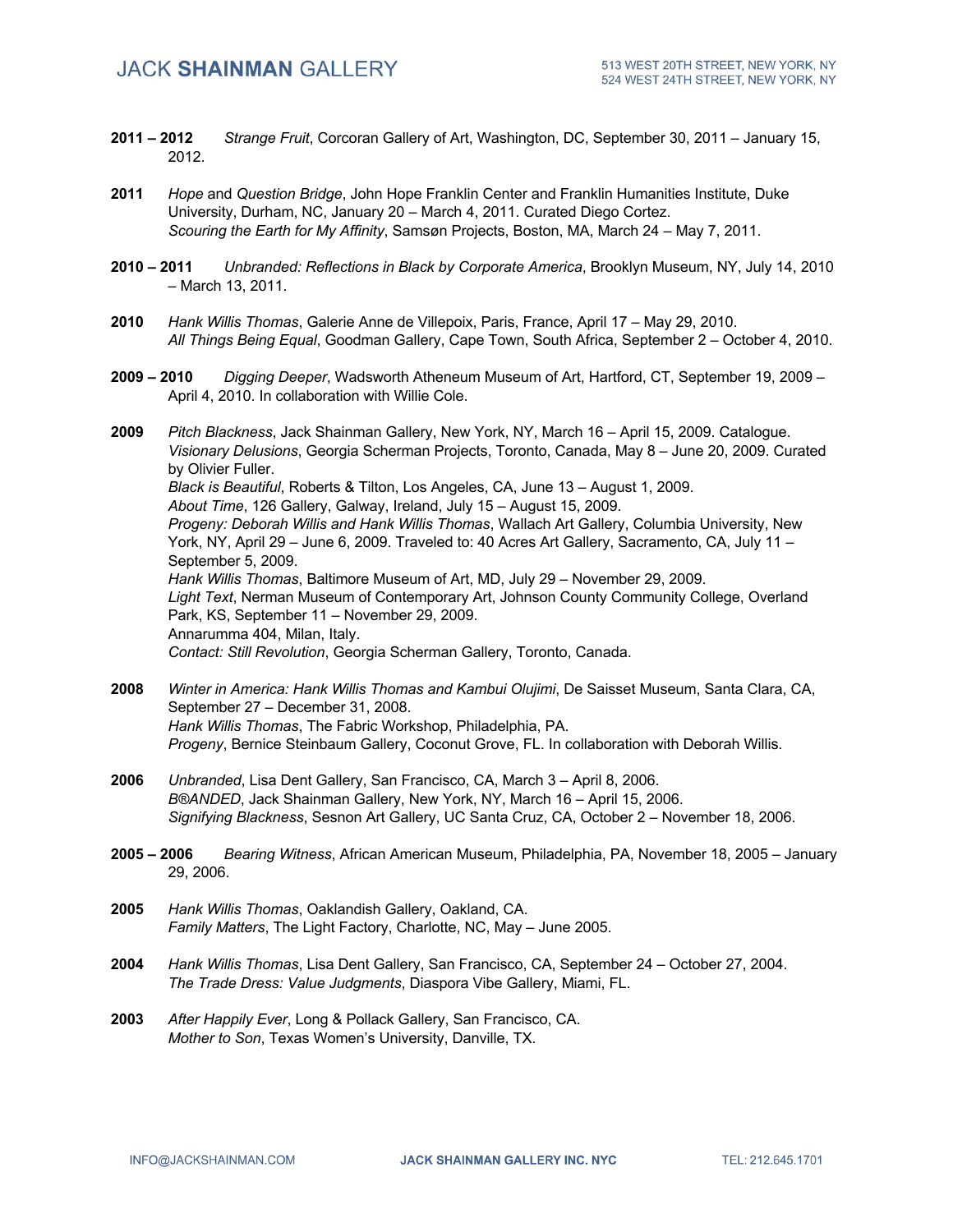### **SELECTED GROUP EXHIBITIONS**

- **2021 – 2022** *American Epidemic: Guns in the United States*, Museum of Contemporary Photography at Columbia College Chicago, Chicago, IL, September 10, 2021 – February 20, 2022. *Break the Mold: New Takes on Traditional Art Making*, North Carolina Museum of Art, Raleigh, NC, September 25, 2021 - February 6, 2022.
- **2021** *7th Athens Biennale 2021 ECLIPSE*, Athens Biennale, Athens, Greece, September 24 November 28, 2021.

*BALLS*, OOF Gallery, Warmington House, Tottenham Hotspur's Stadium, London, UK, July 23 - November 21, 2021.

*Today and Tomorrow*, Gana Art Gallery, Seoul, South Korea, July 2nd - August 1st, 2021. *Art Finds a Way*, Norton Museum of Art, West Palm Beach, FL, January 2, 2020 – May 30, 2020. *Grief and Grievance: Art and Mourning in America,* New Museum, New York, NY, January 27, 2020 – June 13, 2021.

*Promise, Witness, Remembrance*, Speed Museum, Louisville, KY, April 7 – June 6, 2021. *Off The Record*, Guggenheim Museum, New York, NY, April 2 – September 27, 2021. *The Protest and The Recuperation*, Wallach Art Gallery, Columbia University, New York, NY, June 12 - August 14, 2021.

*Jacob Lawrence: The American Struggle*, Seattle Art Museum, Seattle, WA, March 5 – May 23, 2021. *Art Finds a Way*, Norton Museum of Art, Palm Beach, FL, January 2 - May 30, 2021. *The Myth Industry*, Friends Indeed Gallery, San Francisco, CA, May 13 - June 25, 2021.

**2020 – 2021** *Radical Tradition: American Quilts and Social Changes,* Toledo Museum of Art, Toldeo, OH, November 21, 2020 – February 14, 2021.

*Jacob Lawrence: The American Struggle*, Peabody Essex Museum, Salem, MA, January 18 – June 1, 2020. Traveling to: The Met, New York, NY, Dates TBD; Birmingham Museum of Art, Birmingham, AL, October 17, 2020 – January 10, 2021; Seattle Art Museum, WA, February 25 – May 23, 2021; The Phillips Collection, Washington, DC, June 26 – September 19, 2021.

*Barring Freedom*, Mary Porter Sesnon Art Gallery, UC Santa Cruz, CA, October 14, 2020 – January 30, 2021. Traveling to: San José Museum of Art, CA, October 24, 2020 – March 21, 2021; Shiva Gallery, John Jay College of Criminal Justice, New York, NY, April 28 – July 29, 2021.

*Catalyst: Art and Social Justice*, Gracie Mansion, New York, NY, February 24, 2020 – September 8, 2021.

*Masculinities: Liberation through Photography*, Barbican, London, UK, February 20 – May 17, 2020. Traveling to: Martin-Gropius-Bau, Berlin, Germany, October 16, 2020 – January 10, 2021. *Riffs and Relations: African American Artists and the European Modernist Tradition*, The Phillips

Collection, Washington, DC, February 29, 2020 – January 3, 2021. Catalogue. *Ubuntu, Five Rooms from the Harry David Collection*, National Museum of Modern Art, Athens, Greece**,** September 19, 2020 – August 22, 2021.

*Men of Change*, Thomas Gilcrease Institute of American History and Art, Tulsa, OK, September 17, 2020 – January 17, 2021.

**2020** *Shifting the Narrative Alternative Histories,* Cairns Art Gallery, Cairns City, Australia, June 27, 2020 – October 10, 2020

*Examining the American Dream,* Photographic Center Northwest, Seattle, WA, September 24, 2020 – December 10, 2020

*The Archive to Come,* Telematic, San Francisco, CA, October 22, 2020 – December 17, 2020 *What Does Democracy Look Like?* Museum of Contemporary Photography, Columbia College, Chicago, October 1, 2020 – December 23, 2020

*Tell Me Your Story*, Kunsthal KAdE, Amersfoort, Netherlands, February 8 – August 30, 2020. *Making Community: Prints from Brandywine Workshop and Archives, Brodsky Center at PAFA, and Paulson Fontaine Press*, Fisher Brooks Gallery, Pennsylvania Academy of the Fine Arts, Philadelphia, PA, February 1 – August 9, 2020.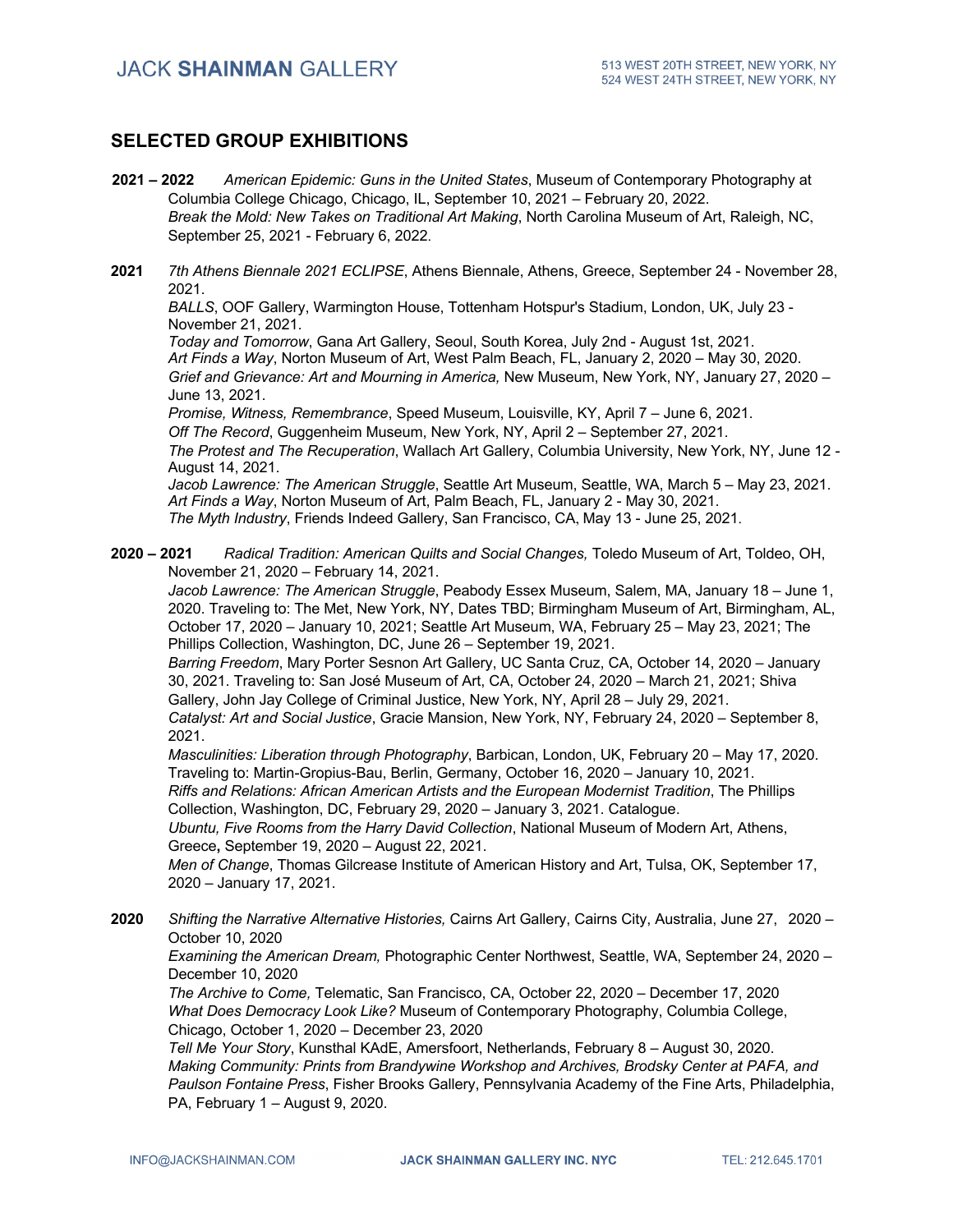*Examining Identity Construction: Selections from the Mott-Warsh Collection*, MW Gallery, Mott-Warsh Collection, Flint, MI, February 14 – July 25, 2020.

*Person of Interest*, Sheldon Museum of Art, Lincoln, NE, January 31 – July 3, 2020. *Object Lessons*, Edward Hopper House Museum, Nyack, NY, March 20 – June 14, 2020. Curated by Carole Perry.

*To the Hoop | Basketball and Contemporary Art*, Weatherspoon Art Museum, UNC Greensboro, Greensboro, NC, February 1 – Fall 2020.

*Migrations and Meaning(s) in Art*, Meyerhoff Gallery, MICA, Baltimore, MD, January 30 – March 15, 2020. Curated by Deborah Willis, PhD.

- **2019 – 2021** *Men of Change: Power. Triumph. Truth*, National Underground Railroad Freedom Center, Cincinnati, OH, August 19 – December 1, 2019. Traveling to: Washington State History Museum, Tacoma, WA, December 21, 2019 – March 15, 2020; California African American Museum, Los Angeles, CA, April 8 – August 23, 2020; The Thomas Gilcrease Institute of American History and Art, Tulsa, OK, September 17, 2020 – January 17, 2021.
- **2019 – 2020** *The Hoodie*, Het Nieuwe Instituut, Rotterdam, Netherlands, December 1, 2019 April 12, 2020.

*Abortion Is Normal*, Eva Presenhuber & Arsenal Contemporary, New York, NY, January 9 – February 1, 2020.

*Citizen*, The Anya and Andrew Shiva Gallery, John Jay College of Criminal Justice, CUNY, New York, NY, November 20, 2019 – January 1, 2020. Curated by Yulia Tikhonova.

*Clapping with Stones: Art and Acts of Resistance*, The Rubin Museum of Art, New York, NY, August 16, 2019 – January 6, 2020.

**2019** *ACE: Art on Sports, Promise, and Selfhood*, University Art Museum, SUNY Albany, NY, June 28 – December 7, 2019.

*Eldorado*, Lille 3000, Lille, France, April 27 – December 1, 2019.

Hank Willis Thomas and Dr. Baz Dreisinger: The Writing on the Wall, The High Line at 14<sup>th</sup> Street, New York, NY, October 31 – November 10, 2019.

*20 and Odd: The 400-Year Anniversary of 1619*, Leroy Neiman Gallery, Columbia University School of the Arts, New York, NY, August 30 – September 30, 2019.

*Street Dreams: How Hip Hop Took Over Fashion*, Kunsthal Rotterdam, Netherlands, June 15 – September 15, 2019.

*Get Up, Stand Up Now: Generations of Black Creative Pioneers*, Somerset House, London, UK, June 12 – September 15, 2019.

*The Wretched of the Screen*, Goodman Gallery, Cape Town, South Africa, June 25 – August 24, 2019. *Smart to the Core: Embodying the Self*, Smart Museum of Art, University of Chicago, IL, January 29 – May 19, 2019.

**2018 – 2020** *Feast for the Eyes: The Story of Food in Photography*, Louisiana Museum of Art and Science, Baton Rouge, LA, June 13 – September 16, 2018. Traveling to: FOAM, Amsterdam, Netherlands, December 21, 2018 – March 3, 2019; C/O Berlin, Germany, June – September 2019; The Photographer's Gallery, London, UK, October 18, 2019 – February 9, 2020; Hasselblad Foundation, Göteborg, Sweden, February 21 – May 3, 2020; The Polygon Gallery, North Vancouver, Canada, Dates To Be Confirmed. Catalogue.

*Michael Jackson: On the Wall*, National Portrait Gallery, London, UK, June 28 – October 21, 2018. Traveled to: Grand Palais, Paris, France, November 23, 2018 – February 14, 2019; Bundeskunsthalle, Bonn, Germany, March 22 – July 14, 2019; Espoo Museum of Art, Finland, August 21, 2019 – January 26, 2020.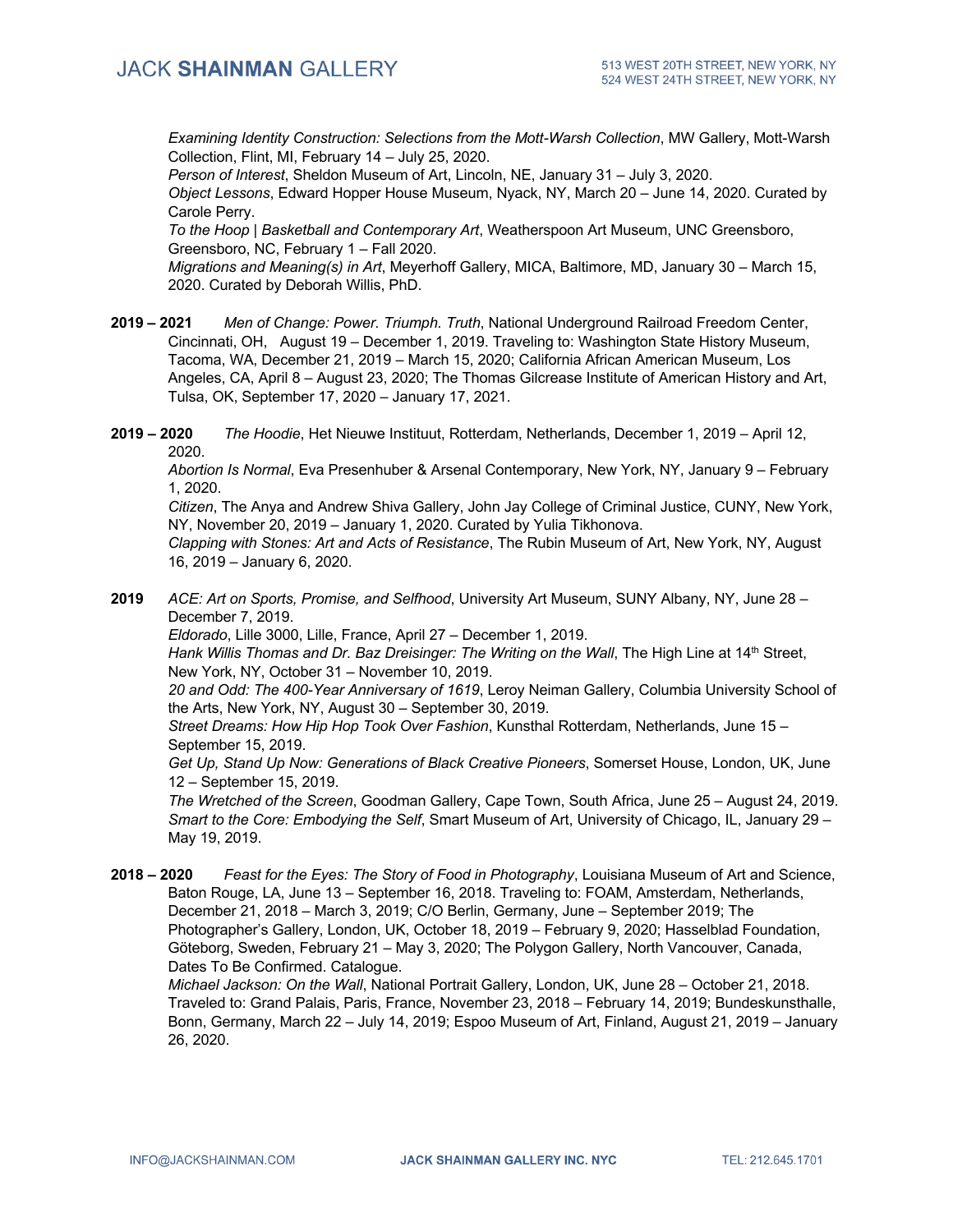**2018 – 2019** *Something to Say: Brooklyn Hi-Art! Machine*, Brooklyn Museum, Brooklyn, NY, September 14, 2018 – July 14, 2019.

*Parking on Pavement*, The School | Jack Shainman Gallery, Kinderhook, NY, November 17, 2018 – March 2, 2019.

*Above the Rim*, Contemporary Art Museum Raleigh, NC, October 5, 2018 – February 3, 2019. *Shifting Gaze: Reconstruction of The Black & Hispanic Body in Contemporary Art from the Collection of Dr. Robert B. Feldman*, Mennello Museum of American Art, Orlando, FL, October 19, 2018 – January 13, 2019.

*Cit.i.zen.ship: Reflections on Rights*, NYU Tisch School of the Arts, New York, NY, October 4, 2018 – January 10, 2019.

*People Get Ready: Building a Contemporary Collection*, Nasher Museum of Art, Duke University, Durham, NC, September 1, 2018 – January 6, 2019.

**2018** *The Phantom of Liberty: Contemporary Works in the RISD Museum Collection,* RISD Museum, Providence, RI, May 4 – December 20, 2018.

*The Legacy of Lynching: Confronting Racial Terror in America*, Cantor Fitzgerald Gallery, Haverford College, Haverford, PA, October 26 – December 16, 2018.

*In Memoriam: Commemorative Works by Contemporary Artists*, Art Gallery, University of St. Joseph, West Hartford, CT, September 14 – December 16, 2018.

*Writing on the Wall*, The Frost Art Museum, Florida International University, Miami, FL, August 29 – December 9, 2018.

*Overtime*, Cairns Art Gallery, Cairns, Australia, October 12 – November 25, 2018.

*Moving Visuals*, David C. Driskell Center, University of Maryland, College Park, MD, September 13 – November 16, 2018. In collaboration with Dr. Baz Dreisinger.

*ReSignifications: The Black Mediterranean*, Palermo, Sicily, Italy, June 6 – November 4, 2018. Reclamation! Pan-African Works from the Beth Rudin DeWoody Collection, Taubman Museum, Roanoke, VA, March 8 – November 2, 2018.

*On the Inside Out*, Monroe-Brown Gallery, Western Michigan University, Kalamazoo, MI, September 20 – October 28, 2018.

*Histórias Afro-Atlânticas*, Museu de Arte de São Paulo Assis Chateaubriand, São Paulo, Brazil, June 29 – October 21, 2018.

*Sculpture Milwaukee 2018*, Wisconsin Avenue, Milwaukee, WI, May 31 – October 21, 2018. *What We Make*, Ross Art Museum, Ohio Wesleyan University, Delaware, OH, August 22 – October 7, 2018.

*Hyper-real*, The Arts Club, London, UK, May 21 – September 9, 2018.

*Resist! The 1960s Protests, Photography, and Visual Legacy*, Bozar Centre for Fine Arts, Brussels, Belgium, June 27 – August 26, 2018.

*Nomadic Murals: Contemporary Tapestries and Carpets*, Boca Raton Museum of Art, Boca Raton, FL, April 24 – October 21, 2018.

*The World's Game: Fútbol and Contemporary Art,* Pérez Art Museum Miami, FL, April 13 – September 2, 2018.

*All Power: Visual Legacies of the Black Panther Party*, AIPAD, New York, NY, April 4 – 8, 2018.

Traveled to: Photographic Center Northwest, Seattle, WA, April 20 – June 10, 2018.

*We the People: An International Group Exhibition of Contemporary Art Contributing Toward Ending the Korean War*, OZANEAUX Art Space, New York, NY, March 16 – May 31, 2018.

*Portraits of Who We Are*, David C. Driskell Center, University of Maryland, College Park, MD, February 1 – May 18, 2018.

*Legacy of the Cool: A Tribute to Barkley L. Hendricks*, Bakalar & Paine Galleries, MassArt, Boston, MA, January 17 – March 3, 2018.

**2017 – 2019** *Third Space*, Birmingham Museum of Art, AL, January 28, 2017 – January 6, 2019.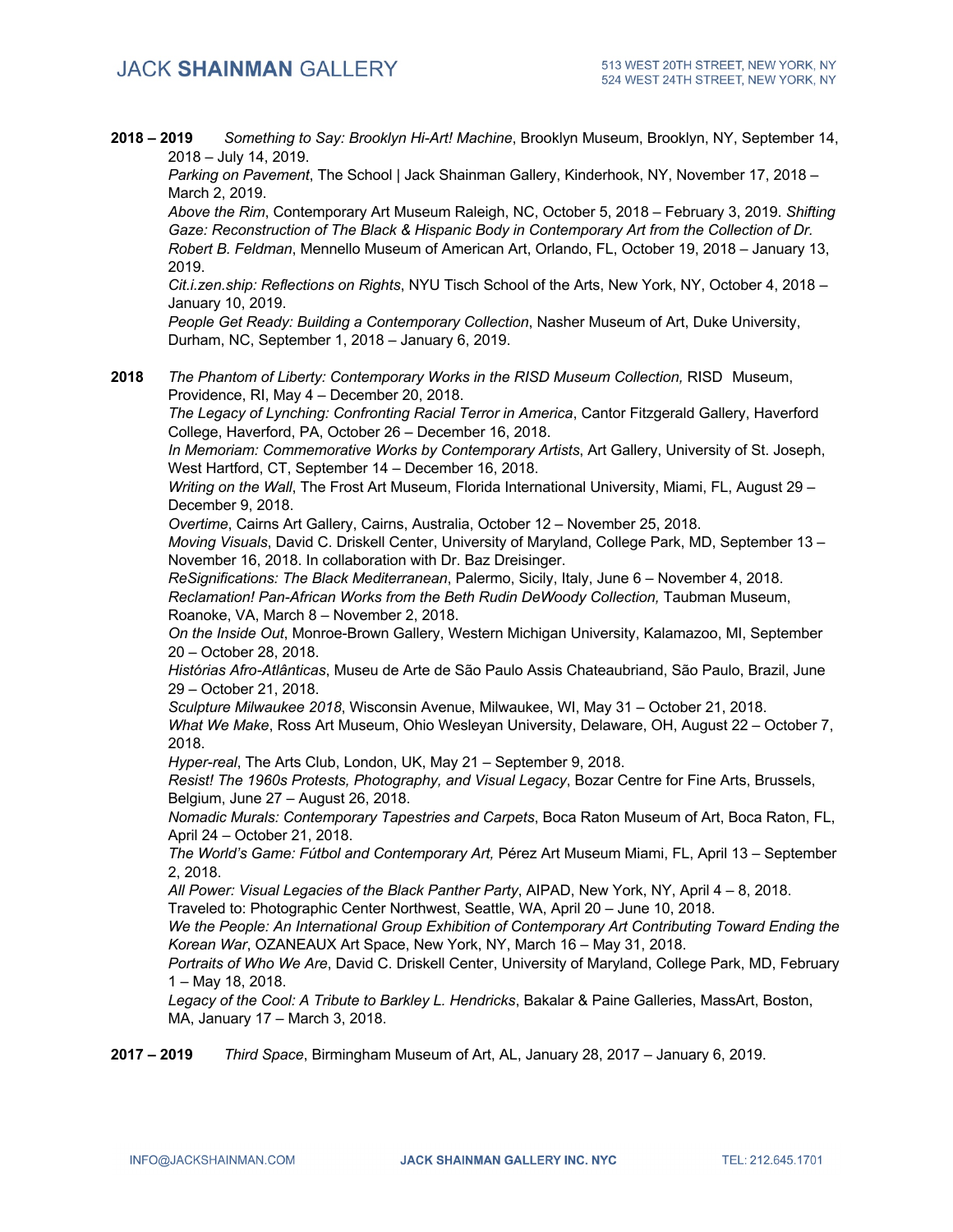**2017 – 2018** *Art in the Open*, Museum of the City of New York, New York, NY, November 10, 2017 – September 23, 2018.

*Black Box: Kara Walker & Hank Willis Thomas,* Baltimore Museum of Art, Baltimore, MD, June 28, 2017 – March 18, 2018.

*Prospect 4: The Lotus in Spite of the Swamp*, New Orleans, LA, November 18, 2017 – February 25, 2018.

Aimia | AGO Photography Prize, Art Gallery of Ontario, Canada, September 6, 2017 – January 14, 2018.

*Alchemy: Transformations in Gold*, Des Moines Art Center, IA, February 11 – May 5, 2017. Traveled to: Akron Art Museum, OH, October 7, 2017 - January 21, 2018. Catalogue.

**2017** *A New Region of the World*, Bunkier Sztuki Gallery, Kraków, Poland, September 9 – November 12, 2017.

*Hand-Painted Pop! Art and Appropriation, 1961 to Now*, Wadsworth Atheneum, Hartford, CT, April 29 – August 13, 2017.

*Transparency Shade: Seeing through the Shadow*, projects+gallery, Barrett Barrera Projects, St. Louis, MO, April 7 – May 27, 2017.

*The Past is Present: Brad Kahlhamer, Turiya Magadlela, and Hank Willis Thomas*, Jack Shainman Gallery, New York, NY, March 16 – April 22, 2017.

*Home Room*: *A Multimedia Group Exhibition*, The School**│** Jack Shainman Gallery, Kinderhook, NY, January 7 – April 2017.

- **2016 – 2019** *Muse: Mickalene Thomas Photographs and tête-à-tête*, Aperture Gallery, New York, January 28 - March 17, 2016. Traveled to: Meyerhoff Gallery, MICA / Maryland Institute College of Art, Baltimore, MD, January 27 – March 12, 2017; Georgia Museum of Art, University of Georgia, Athens, GA, October 4, 2017 – January 7, 2018; Pomona College Museum of Art, Claremont, CA, January 25 – May 13, 2018; Henry Art Gallery, University of Washington, Seattle, WA, July 14 – September 30, 2018; Dayton Art Institute, Dayton, OH, October 17, 2018 – January 13, 2019.
- **2016 – 2017** *From Generation to Generation: Inherited Memory and Contemporary Art*, Contemporary Jewish Museum, San Francisco, CA, November 25, 2016 – April 2, 2017. *All Power to the People: Black Panthers at 50*, Oakland Museum of California, Oakland, October 8,

2016 – February 26, 2017.

*tête-à-tête*, David Castillo Gallery, Los Angeles, CA, November 28, 2016 – January 31, 2017. Curated by Mickalene Thomas.

*The Color Line*, Gallery Garden of the Musée du quai Branly - Jacques Chirac, Paris, France, October 4, 2016 – January 15, 2017. Curated by Daniel Soutif.

*Southern Accent: Seeking the American South in Contemporary Art*, Nasher Museum of Art, Duke University, Durham, NC, September 1, 2016 – January 8, 2017. Traveled to: Speed Art Museum, Louisville, KY, April 30 – August 20, 2017. Curated by Trevor Schoonmaker. Catalogue. *Intersections: Photographs and Videos from the National Gallery of Art and the Corcoran Gallery of Art*, National Gallery of Art, Washington DC, May 29, 2016 – January 2, 2017. *Public Art Installation*, Harvard Business School, Boston MA, March 30, 2016 – April 30, 2017.

**2016** *Seeing/Saying: Images and* Words, Van Every/Smith Galleries, Davidson College, Davidson, NC, October 20 – December 9, 2016. *Uncommon Likeness: Identity in Flux*, Sheldon Museum of Art, University of Nebraska, Lincoln, NE, August 12 – December 31, 2016. *Black Pulp!*, International Print Center, New York, NY, October 12 – December 19, 2016. *A Dark Matter…*, Tarble Arts Center, Eastern Illinois University*,* Charleston, IL, August 13 – October 30, 2016.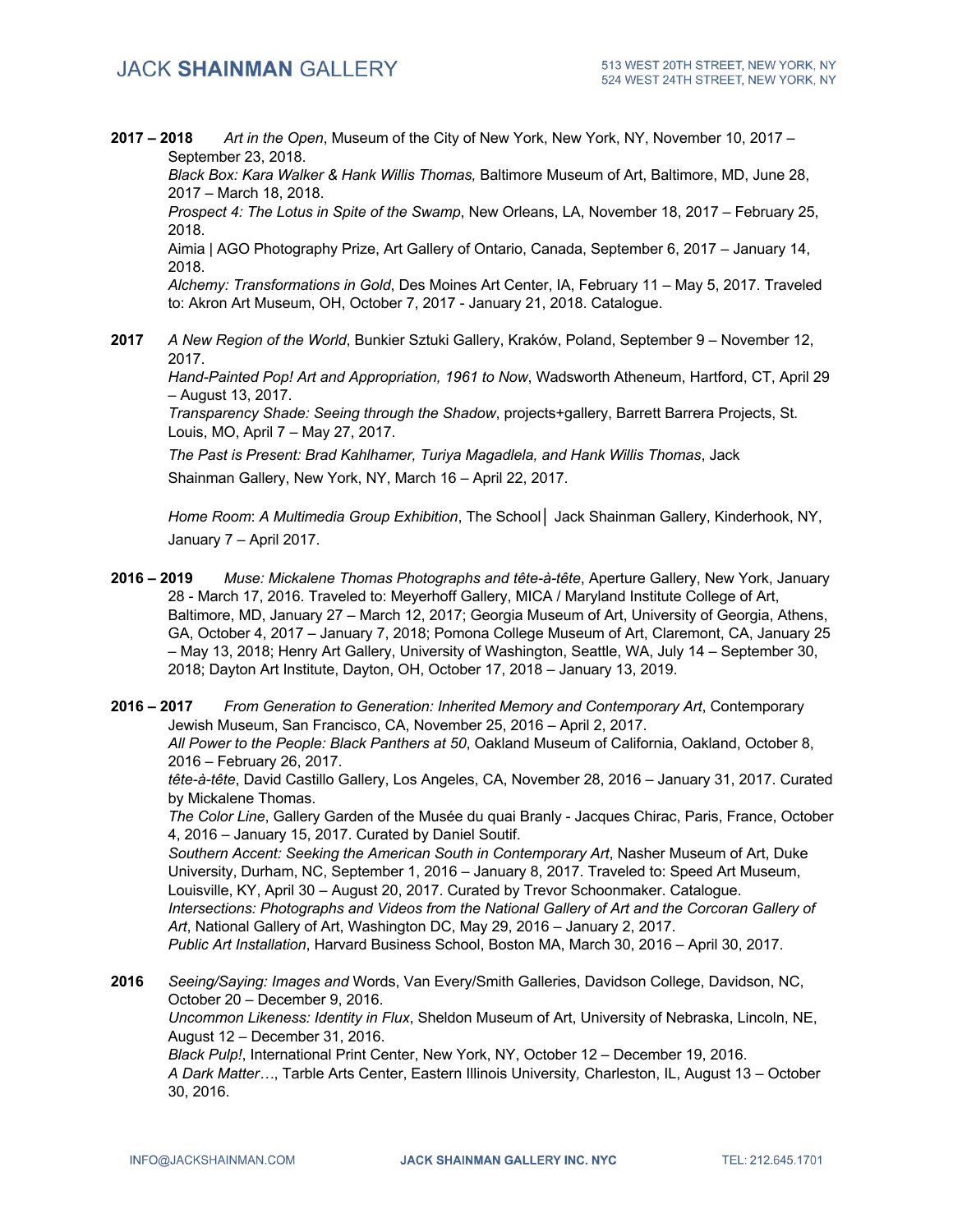*It Takes a Nation: Art for Social Justice*, Katzen Arts Center, American University Museum, Washington DC, September 6 – October 23, 2016.

*Framing Beauty: Intimate Visions*, Grunwald Gallery of Art, Indiana University, Bloomington, IN, August 26 – October 6, 2016.

*Game On!*, Children's Museum of the Arts, New York, NY, May 31 – September 4, 2016.

*For Freedoms*, Jack Shainman Gallery, New York, NY, June 7 – August 5, 2016.

*Truth to Power,* TaskForce, Los Angeles, CA, July 24 – 27, 2016.

*Do You, Ms. Jones?*, Rosenwald-Wolf Gallery, University of the Arts, Philadelphia, PA, June 24 – July 29, 2016.

*Recharging the Image: Selections from the Mott-Warsh Collection*, Visual Arts Center of New Jersey, Summit, NJ, April 17 – July 10, 2016.

- **2015 – 2020** *Seeing Now*, 21c Museum Hotel, Durham, NC, August 2015 March 2016. Traveled to: Cincinnati, OH, April – December 2016; Louisville, KY, May 2014 – April 2015; Bentonville, AR, Nashville, TN, February 2018 – January 2019; Oklahoma City, April 2019 – May 2020.
- **2015 – 2019** *Making Africa: A Continent of Contemporary Design*, Vitra Design Museum, Weil am Rhein, Germany, March 14 – September 13, 2015. Travels to: Guggenheim Museum Bilbao, Spain, October 30, 2015 – February 21, 2016; Centre de Cultura Contemporània de Barcelona, Spain, March 22 – July 31, 2016; Kunsthal Rotterdam, Netherlands, October 1, 2016 – January 17, 2017; High Museum of Art, Atlanta, GA, October 14, 2017 – January 7, 2018; Albuquerque Museum, NM, February 3, 2018 – May 6, 2018; Blanton Museum of Art, Austin, TX, October 14 , 2018 – January 13, 2019.
- **2015 – 2016** *Philly Block Project*, Philadelphia Photo Arts Center, Philadelphia, PA, October 2015 November 2016.

*Reality of My Surroundings: The Contemporary Collection*, Nasher Museum of Art, Duke University, Durham, NC, October 1, 2015 – July 10, 2016.

*Us Is Them*, The Pizzuti Collection, Columbus, OH, September 18, 2015 – April 3, 2016. *Winter in America*, The School | Jack Shainman Gallery, Kinderhook, NY, October 17, 2015 – March 19, 2016.

*On Being Black*, Arnika Dawkins Gallery, Atlanta, GA, October 16, 2015 – January 15, 2016. *Black Fire: A Constant State of Revolution*, Sheldon Museum of Art, University of Nebraska, Lincoln, NE, September 11, 2015 – January 3, 2016.

**2015** *Necessary Force: Art in the Police State*, University of New Mexico Art Museum, Albuquerque, NM, September 11 – December 13, 2015.

*A Family Affair*, USF Contemporary Art Museum, Tampa, FL, August 24 – December 12, 2015. *Breath/Breadth: Contemporary American Black Male Identity*, Maier Museum of Art, Randolph College, Lynchburg, VA, September 3 – December 11, 2015.

*Through the Eyes of Others*, The ARC / Arts and Recreation Center, Opa-Locka, FL, November 6 – December 11, 2015.

*Any Given Sunday*, Fine Arts Center Gallery, University of Arkansas, Fayetteville, AR, November 2 – December 8, 2015.

*Question Bridge: Black Males*, Power Plant Gallery, Duke University, Durham, NC, September 8 – November 21, 2015.

*Perspectives on Peace*, York College of Pennsylvania, York, PA, October 1 – November 14, 2015. *Black Like Who?*, Birmingham Museum of Art, AL, July 11 – November 1, 2015.

*The Rise of Sneaker Culture*, Brooklyn Museum, NY, July 10 – October 4, 2015. Organized by the American Federation of Arts. Catalogue.

*Aperture: Photographs*, Aperture Foundation, New York, NY, June 29 – September 18, 2015. *Bring in the Reality*, The Nathan Cummings Foundation, New York, NY, May 13 – September 17, 2015. Organized by No Longer Empty.

*Mom & Pops*, University of Chicago, Chicago, IL, July 17 – September 11, 2015.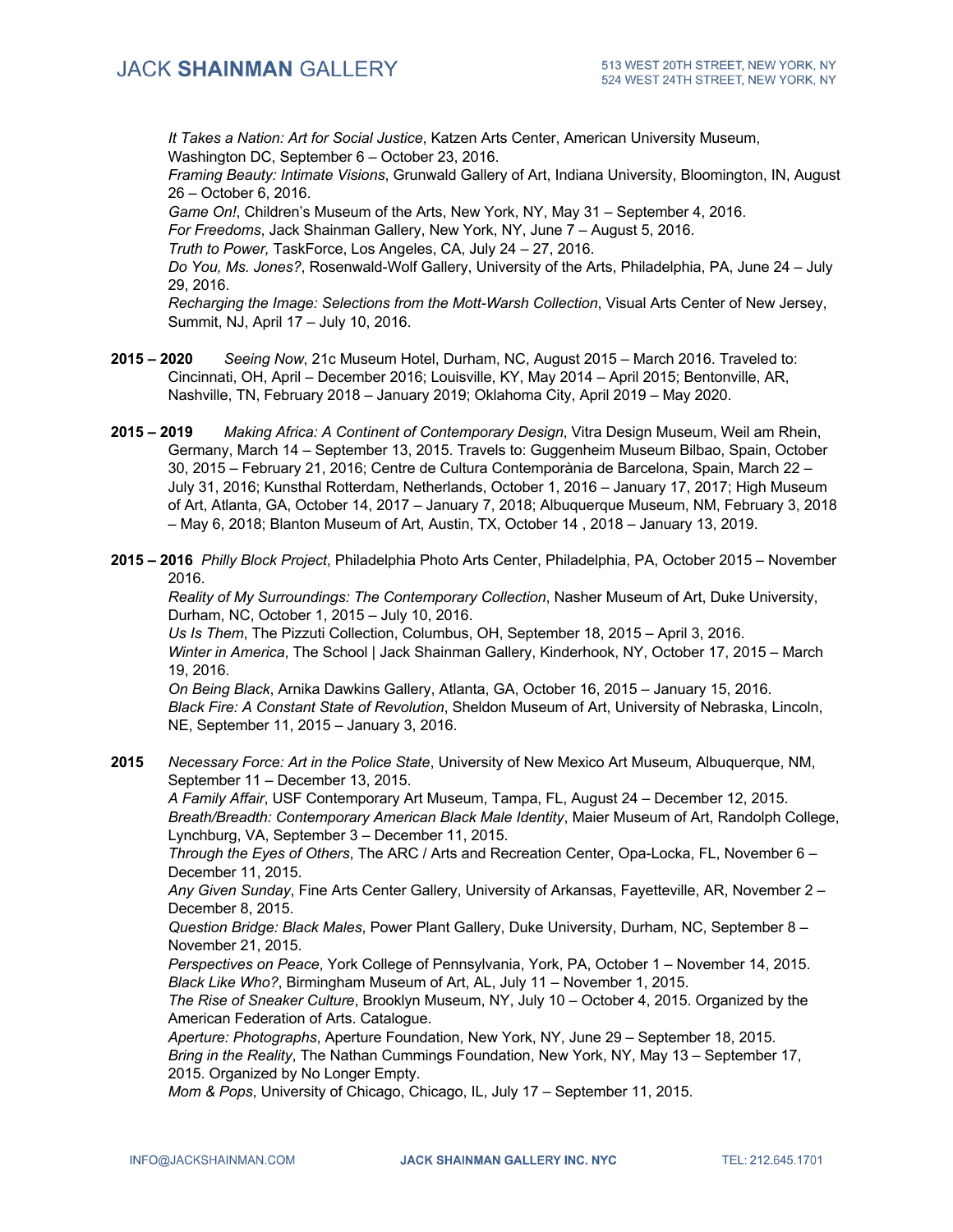*ReSignifications*, Museo Stefano Bardini, Florence, Italy, May 30 – August 29, 2015. *Repetition and Difference*, The Jewish Museum, New York, NY, March 13 – August 16, 2015. *Focus I: Identified*, Abroms-Engel Institute for the Visual Arts, University of Alabama at Birmingham, AL, June 5 – July 25, 2015.

*Under Color of Law*, The Philip and Muriel Berman Museum of Art, Ursinus College, Collegeville, PA, January 27 – May 15, 2015.

*An Exhibition of African American Photographers from the Daguerreian to the Digital Eras*, Marshall Fine Arts Center, Haverford College, Haverford, PA, January 30 – April 25, 2015. *Status Quo*, The School | Jack Shainman Gallery, Kinderhook, NY, January 31 – April 12, 2015. *Making Histories*, H&R Block Artspace, Kansas City Art Institute, Kansas City, MO, February 7 – April

4, 2015.

**2014 – 2015** *The Archive*, Pier 24 Photography, San Francisco, CA, June 23, 2014 – June 30, 2015. *Speaking of People: Ebony, Jet and Contemporary Art*, The Studio Museum in Harlem, NY, November 13 – March 8, 2015.

*Secondhand*, Pier 24 Photography, San Francisco, CA, August 1, 2014 – May 31, 2015. *Africa Now: Political Patterns*, Seoul Museum of Art, Seoul, Korea, December 16, 2014 –February 15, 2015. Catalogue.

**2014** *Civil Rights: We have it in our power to begin the world over again*, Void Gallery, Derry, Northern Ireland, October 20 – December 20, 2014. *In Search of the Truth (The Truth Booth)*, Art Basel Miami Beach, FL, December 4 – 7, 2014. *SHAPESHIFTING: Contemporary Masculinities*, The College of Wooster Art Museum, Wooster, OH, October 14 – December 7, 2014. *Mise En Scène*, The School | Jack Shainman Gallery, Kinderhook, NY, August – December 2014.

*Americans in New York 3*, Michel Rein, Paris, France, October 23 – November 22, 2014. *If You Build It?*, No Longer Empty, New York, NY, June 25 – August 10, 2014. *Warp & Woof*, The Hole, New York, NY, May 7 – June 20, 2014. Curated by Toby Clarke and Kathy Grayson. *Black Eye*, Concept NV, New York, NY, May 2 – 24, 2014.

*Up Close and Personal*, Fuchs Projects, Brooklyn, NY, April 4 – May 13, 2014. *Art in Embassies*, Pretoria, South Africa, May 2014.

- **2013 – 2015** *Dis-semblance: Projecting and Perceiving Identity*, 21c Museum, Cincinnati, OH, July October 2013. Traveled to: Bentonville, AR, September 2014 – January 2015.
- **2013 – 2014** *California Landscape into Abstraction*, Orange County Museum of Art, Newport Beach, CA, December 15, 2013 – March 2, 2014. Catalogue. *About Face: Contemporary Portraiture*, Nelson-Atkins Museum of Art, Kansas City, MO, August 9, 2013 – January 19, 2014.
- **2013** *eMERGING: Visual Art & Music in a Post-Hip-Hop Era*, Museum of Contemporary African Diasporan Arts, Brooklyn, NY, February 14 – May 26, 2013. *How Is the World? Recent Acquisitions of Contemporary Photography*, Corcoran Gallery of Art, Washington, DC, March 8 – May 26, 2013. *Be A Man!*, Sumarria Lunn Gallery, London, UK, March 14 – April 19, 2013. *United States*, The Aldrich Contemporary Art Museum, Ridgefield, CT, July 15 – February 24, 2013. Curated by Alyson Baker, Richard Klein and Mónica Ramírez-Montagut.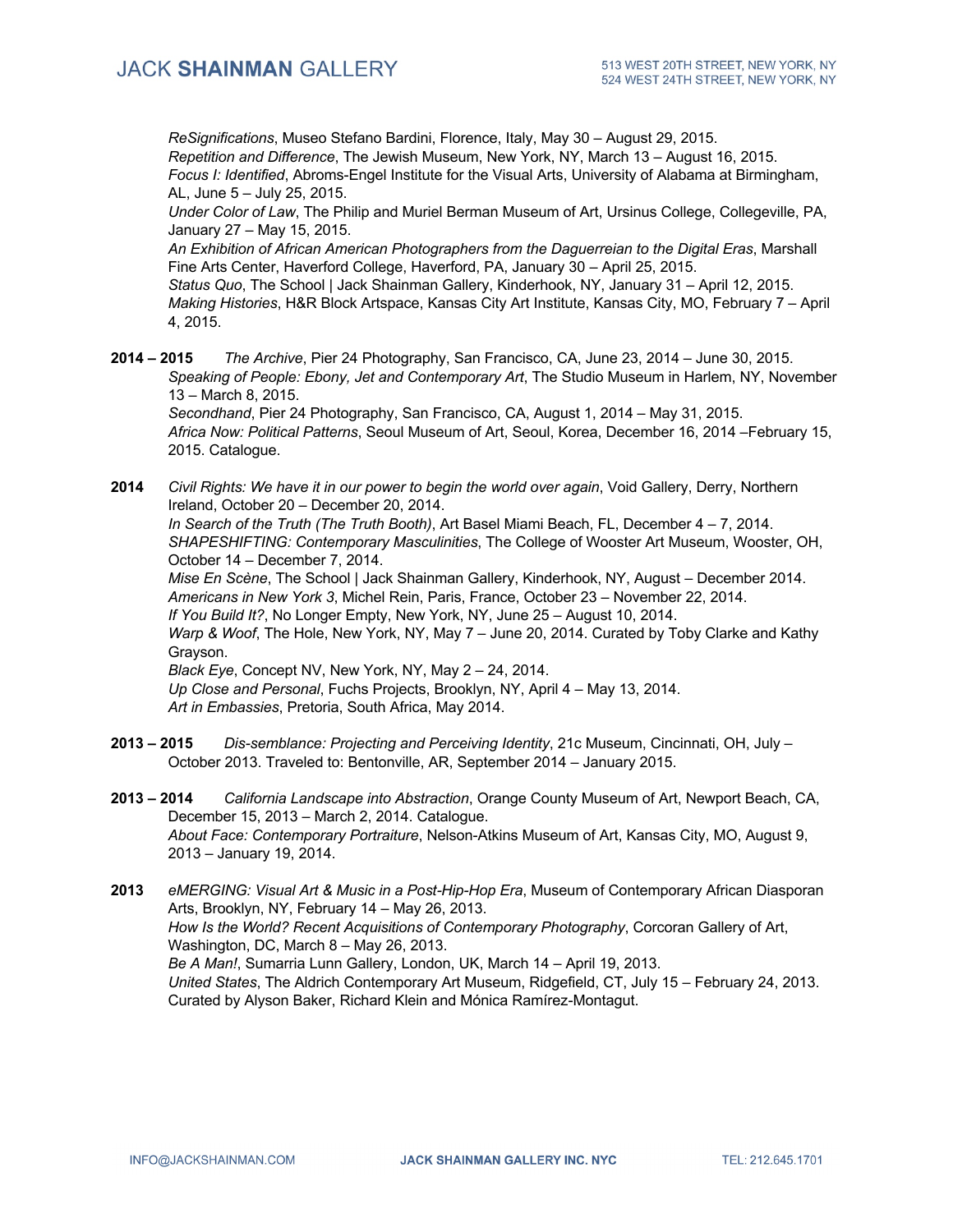- **2012 – 2013** *Caribbean: Crossroads of the World*, El Museo del Barrio, New York, NY, June 12, 2012 January 6, 2013; Queens Museum of Art, NY, June 17, 2012 – January 6, 2013; The Studio Museum in Harlem, NY, June 14, 2012 – October 21, 2013. *Contemporary Memories*, Amistad Center, Wadsworth Atheneum, Hartford, CT, October 27, 2012 – September 23, 2013.
- **2012** *Hard Targets*, Indianapolis Museum of Contemporary Art, IN, February 3 March 17, 2012. *CPT: Time, History and Memory*, The Gallatin Galleries, New York University, New York, NY, February  $6 - 24$ , 2012.

*The Sports Show*, Minneapolis Institute of Arts, MN, February 19 – May 13, 2012. Catalogue. *tête-à-tête*, Rhona Hoffman Gallery, Chicago, IL, March 29 – May 5, 2012. Curated by Mickalene Thomas.

*Making History – Exhibition of Ray 2012 Fotografieprojekte Frankfurt/RheinMain*, MMK Museum für Moderne Kunst, Frankfurt, Germany, April 20 – July 8, 2012.

*New York Photo Festival 2012*, 56 Water Street, Brooklyn, NY, May 7 – 28, 2012.

*Textual Attraction*, Mary Ryan Gallery, New York, NY, June 21 – July 17, 2012.

*Summer Group Show*, Galerie Anne de Villepoix, Paris, France, July 7 – 31, 2012.

*tête-à-tête*, Yancey Richardson Gallery, New York, July 12 – August 24, 2012. Curated by Mickalene Thomas.

*Things Beyond Our Control*, Fredric Snitzer Gallery, Miami, FL, July 14 – August 13, 2012. Curated by Andrew Reed.

*Beyond Beauty*, Twig Gallery, Brussels, August 6 – 24, 2012.

African American Art Since 1950: Perspectives from the David C. Driskell Center, David C. Driskell Center, University of Maryland, College Park, MD, September 20 – December 14, 2012. Traveled to: Taft Museum of Art, Cincinnati, OH, February 15 – April 28, 2013; The Harvey B. Gantt Center for AfricanAmerican Arts, Charlotte, NC, January 16 – June 15, 2015; Figge Art Museum, Davenport, IA, September 15, 2014 – January 4, 2015; Polk Museum of Art, Lakeland, FL, March 21 – June 29, 2015. *Get It on The Records*, Visceglia Gallery, Caldwell College, NJ, September 6 – October 5, 2012. *Attitudes*, CCA Wattis Institute for Contemporary Arts, San Francisco, CA, September – December 2012.

**2011 – 2012** *Becoming: Photographs from the Wedge Collection*, Nasher Museum of Art, Duke University, Durham, NC, August 11, 2011 – January 8, 2012.

*En Foco/In Focus: Selected Works from the Permanent Collection*, Light Work's Robert B. Menschel Photography Gallery, Schine Student Center, Syracuse, NY, September 1, 2011 – January 31, 2012. *The Bearden Project*, The Studio Museum in Harlem, NY, November 10, 2011 – March 11, 2012. *Who, What, Wear: Selections from the Permanent Collection*, The Studio Museum in Harlem, NY, November 10, 2011 – May 27, 2012.

**2011** *Off the Beaten Path: Violence, Women and Art: An International Contemporary Art Exhibition*, Stenersen Museum, Oslo, Norway. Traveled to: Chicago Cultural Center, IL, January 22 – April 13, 2011.

*The February Show*, Ogilvy & Mather, New York, NY, February 17. – June 30, 2011. Curated by Jun Lee and Heather Hart.

*Involuntary*, Ford Project, New York, NY, March 1 – April 15, 2011. Curated by Neville Wakefield. *Building the Contemporary Collection: Five Years of Acquisitions*, Nasher Museum of Art, Duke University, Durham, NC, March 10 – August 14, 2011. Curated by Trevor Schoonmaker.

*Harlem Postcards: Matthew Day Jackson, Jeanne Moutoussamy-Ashe, Demetrius Oliver and Hank Willis Thomas*, The Studio Museum in Harlem, NY, March 31 – June 26, 2011.

*Converging Voices, Transforming Dialogue: Selections from the Elliot and Kimberly Perry Collection*, University Museum, Texas Southern University, Houston, TX, May 6 – August 21, 2011.

*B-B-B-BAD: an exhibition with attitudes*, Anna Kustera Gallery, New York, NY, June 30 – August 12, 2011.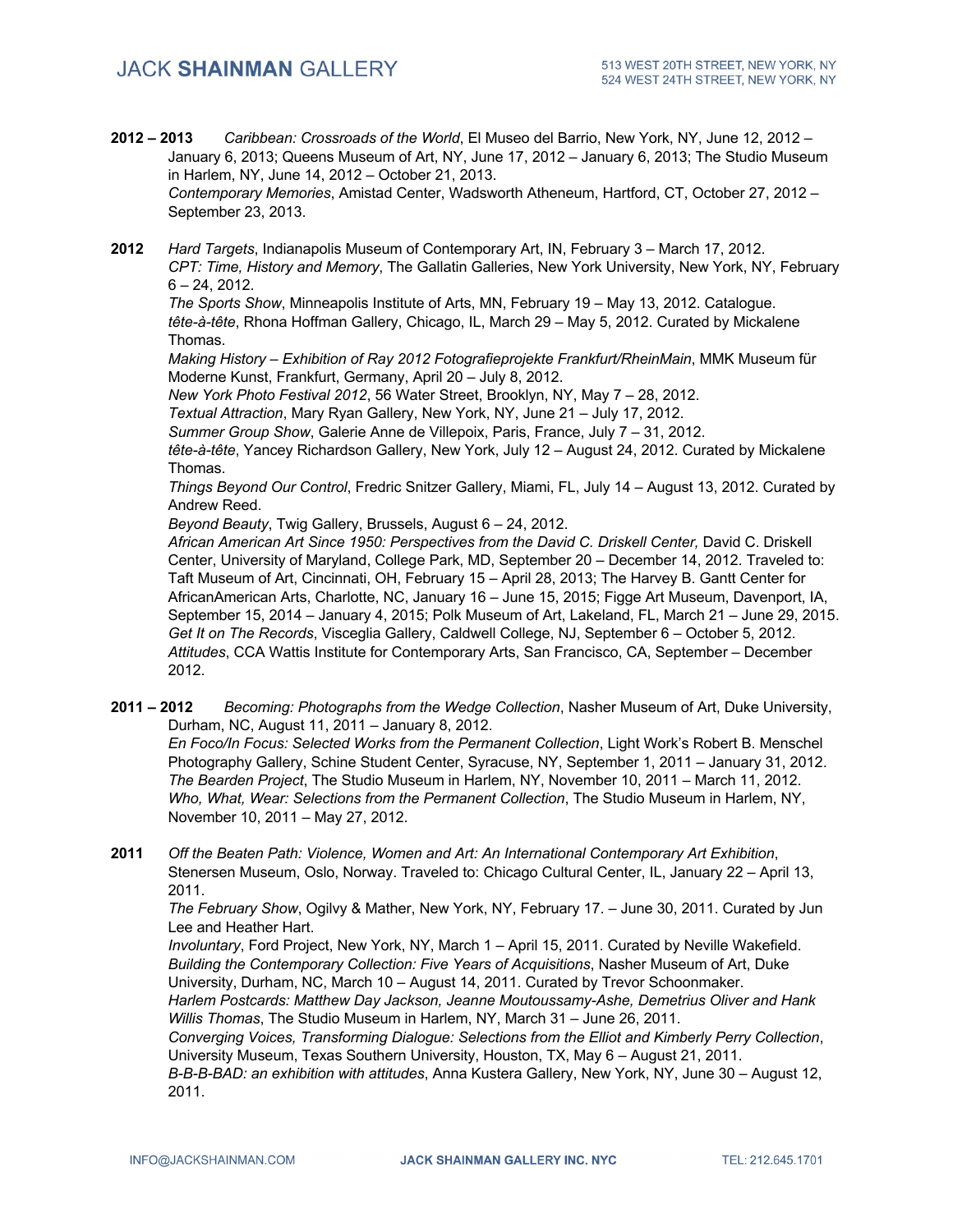*Go Figure*, Smart Museum, University of Chicago, IL, June 30 – September 4, 2011. *Jersey Bounce*, Visual Arts Center of New Jersey, Summit, NJ, July 29 – September 25, 2011. *The Truth Is I am You*, Building 110, LMCC Art Space, Governors Island, New York, NY, August 26 – September 25, 2011. Curated by Kalia Brooks.

*Mass Distractions and Cultural Decay*, Mason Gross Galleries, Rutgers University, NJ, September 10 – October 28, 2011.

*Human Rights Conference*, Ford Foundation, New York, NY, September 12 – November 11, 2011. *12th Istanbul Biennial*, Turkey, September 17 – November 13, 2011. Curated by Adriano Pedrosa & Jens Hoffmann.

*Paris Photo*, Grand Palais, Paris, November 10 – 13, 2011.

*Westend,* Museum on The Seam, Jerusalem, Israel. Curated by Raphie Etgar.

**2010 – 2013** *Global Africa Arts Project,* Museum of Art and Design, New York, NY, November 17, 2010 – May 15, 2011. Traveled to: Surroundart, Brooklyn, NY, May 24, 2011 – January 1, 2012; Reginald F. Lewis Museum, Baltimore, MD, January 1 – June 1, 2012; High Museum, Atlanta, GA, June 1 – September 1, 2012; Seattle Art Museum, Tacoma Art Museum, and Bellevue Art Museum, WA, November 1, 2012 – February 1, 2013. Curated by Lowery Stokes Sims, Charles Bronfman, and Leslie King-Hammond. Catalogue.

*More American Photographs*, CCA Wattis Institute for Contemporary Art, San Francisco, CA, October 4 – December 17, 2011. Traveled to: Museum of Contemporary Art, Denver, CO, January 12 – April 14, 2012; Wexner Center for the Arts, Columbus, OH, Spring 2013.

**2010 – 2011** *Stargazers: Elizabeth Catlett in Conversation with 21 Contemporary Artists*, Bronx Museum, NY, January 27, 2010 – May 29, 2011. Catalogue.

*Progeny Two: Deb Willis and Hank Willis Thomas + Fo Wilson and Dayo*, Harvey B. Gantt Center for African American Arts + Culture, October 8, 2010 – January 23, 2011. *Looking Ahead: Portraits from the Mott-Warsh Collection*, Las Cruces Museum of Fine Art & Culture, Las Cruces, NM, November 21, 2010 – January 30, 2011. Traveled to: Art Museum of South Texas, Corpus Christi, TX, February 11 – May 8, 2011. Curated by Camille Ann Brewer. *In Context*, Iziko South African National Gallery, Cape Town, South Africa, November 27, 2010 – March 13, 2011. Curated by Liza Essers.

**2010** *Searching for the Heart of Black Identity and the Contemporary African American Experience*, Kentucky Museum of Art and Craft, Louisville, KY, January 9 – April 10, 2010. *Greater New York 2010*, P.S.1 Contemporary Art Center, NY, May 23 – October 18, 2010. Catalogue. *In Other Words*, Goodman Gallery, Johannesburg, South Africa, July 15 – August 21, 2010. *Winter Show*, Goodman Gallery, Cape Town, South Africa, August 7 – 28, 2010. *I Am. Amen.*, Austin Peay University, Clarksville, TN. *Art of Caring*, New Orleans Museum of Art, New Orleans, LA. *Beg, Borrow, Steal,* Rubell Family Collection, Miami, FL. *Double Exposure*, Keene State College, NH. *Greater New York 2010*, PS1, Queens, NY. *Hard Targets,* Wexner Center for the Arts, Columbus, OH. *Houston FotoFest Biennial*, Houston, TX. *Huckleberry Finn*, Wattis Institute, San Francisco, CA. *In Context*, Goodman Gallery, Johannesburg, South Africa. *The Legacy of Inspired Reality*, Zora Neale Hurston National Museum of Fine Arts, Eatonville, FL. *Unfixed,* Center for Contemporary Art, Dordrecht, Netherlands. *Unnatural Rubber*, Biblioteca Vasconcelos, Mexico City, Mexico. *Wildly Different Things,* Blue Leaf Gallery, Dublin, Ireland. After 1968, Bronx Museum, Bronx, NY. Contact Toronto Photography Festival, Canada.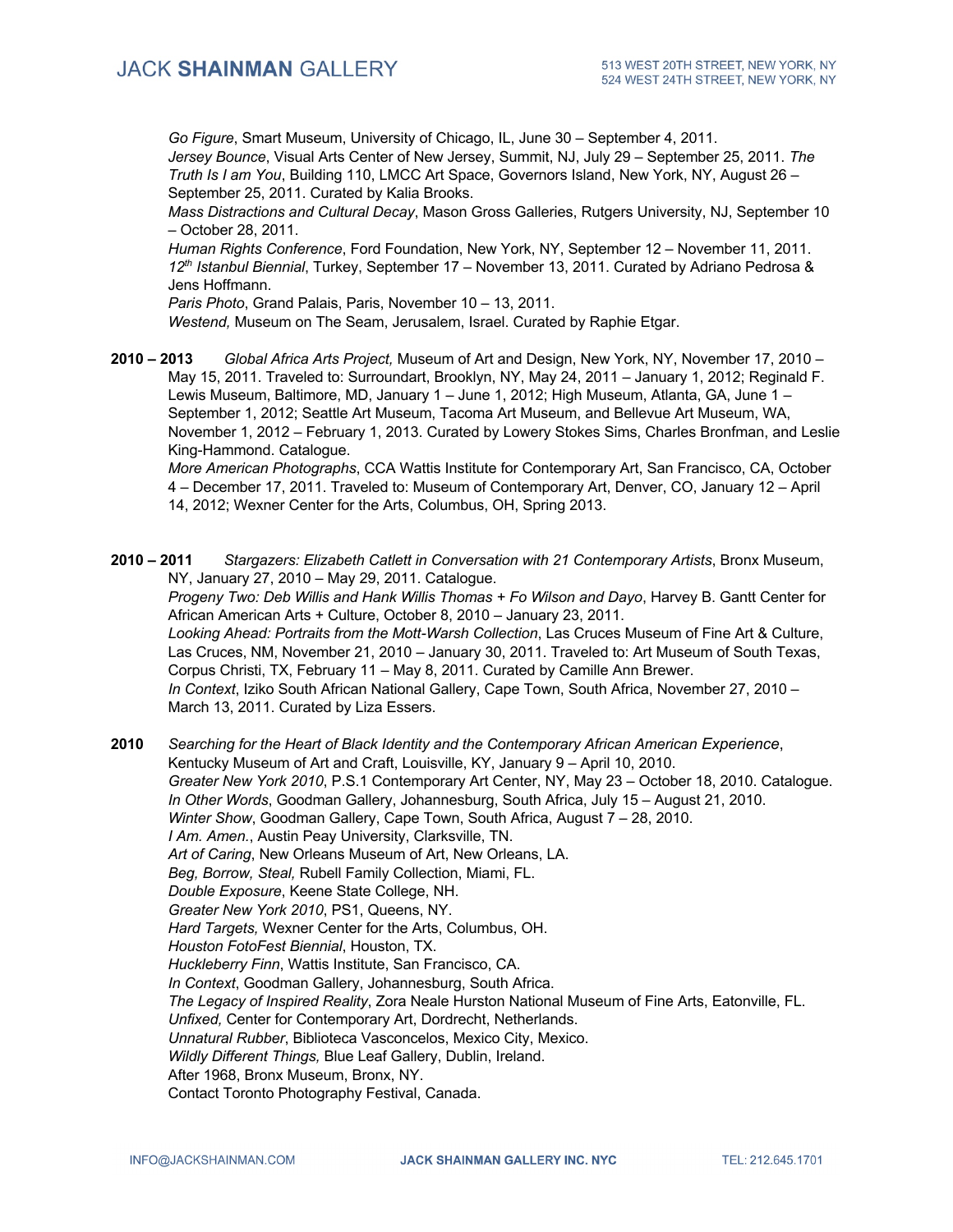- **2009 – 2011** *Mixed Signals: Artists Consider Masculinity in Sports*, organized by Independent Curators International (ICI), New York, NY. Traveled to: Cranbrook Art Museum, Bloomfield Hills, MI; Center for Art, Design and Visual Culture, University of Maryland, Baltimore, MD; Wexner Center for the Arts, Columbus, OH; Art Gallery of Calgary, Alberta, Canada; Middlebury College Museum of Art, Middlebury, VT; The Andy Warhol Museum, Pittsburg, PA, May 26 – August 7, 2011; Ezra and Cecile Zilkha Gallery, Wesleyan University, Middletown, CT, September 9 – October 23, 2011. Curated by Christopher Bedford.
- **2009 – 2010** *1969*, P.S. 1 Contemporary Art Center, Queens, NY, October 25, 2009 April 5, 2010. *Digging Deeper: Willie Cole in collaboration with Hank Willis Thomas*, Wadsworth Athenaeum, Hartford, CT, September 19, 2009 – April 4, 2010. *Dress Codes: The Third ICP Triennial of Photography and Video*, International Center of Photography, New York, NY, October 2, 2009 – January 17, 2010. Curated by Christopher Phillips, Carol Squiers, Kristen Lubben and Vince Aletti. Catalogue.
- **2009 – 2020** *Posing Beauty: African American Images From the 1980s to the Present*, curated by Deborah Willis, organized by the Department of Photography & Imaging, New York University, Tisch School of the Arts, New York, NY, September 1 – October 18, 2009. Traveled to: Taubman Museum of Art, Roanoke, VA, June 11 – August 22, 2010; At Gallery of Hamilton, Hamilton Ontario, January 16 – May 9, 2010; Williams College Museum of Art, Williamstown, MA, September 11 – November 21, 2010; Newark Museum, NJ, February 2 – April 28, 2011; USC Fischer Museum of Art, Los Angeles, CA, September 7 – December 3,

2011; College of Wooster Art Museum, Wooster, OH, January 15 – March 3, 2012; Everhart Museum, Scranton, PA, February 3 – April 1, 2012; Figge Art Museum, Davenport, IA, September 8 – November 2012; Spelman College Museum of Art, Atlanta, GA, September 5 – December 7, 2013; Evansville Museum, Evansville, IN, January 19 – March 16, 2014, Northwest African American Museum, Seattle, WA, April 30 – September 4, 2016; Snap! Space Orlando, FL; Mona Bismarck, Paris, France; and Mobile Museum of Art, Mobile, AL, September 2016 – December 2020.

**2009** *Nation State*, Goodman Gallery Cape, Cape Town, South Africa, April 2 – May 2, 2009. *Black is, Black Ain't*, Renaissance Society, Chicago, IL, April 20 – June 8, 2008. Curated by Hamza Walker. *Beyond Appearances*, Lehman College Art Gallery, Bronx, NY, September 10 – December 12, 2009. Curated by Susan Hoeltzel and Patricia Cazorla. *African American*, Brennan Gallery, Jersey City, NJ. Curated by Kenya Robinson. *The Art of Caring: A Look at Life Through Photography*, New Orleans Museum of Art, New Orleans, LA. *The Black Atlantic*, ar/ge kunst, Bolzano, Italy. *Connections*, Jenkins Johnson Gallery, New York, NY. *The Nation*, Goodman Gallery, Johannesburg, South Africa. *Off the Beaten Path: Violence, Women and Art*, Art Works for Change, CA. *Unnatural Rubber*, Andy Warhol Museum, Pittsburgh, PA. *Progeny: Deborah Willis and Hank Willis Thomas*, Forty Acres Gallery, Sacramento, CA. *Progeny*, Wallach Art Gallery, Columbia University, New York, NY. Black Atlantic, ar/ge Kunst Galerie Museum. *Collected*, The Studio Museum in Harlem, NY. *I Want You to Want Me*, Marx & Zavaterro, San Francisco, CA. *Sign/Age: Fight the Power*, Armand Bartos Gallery, NY.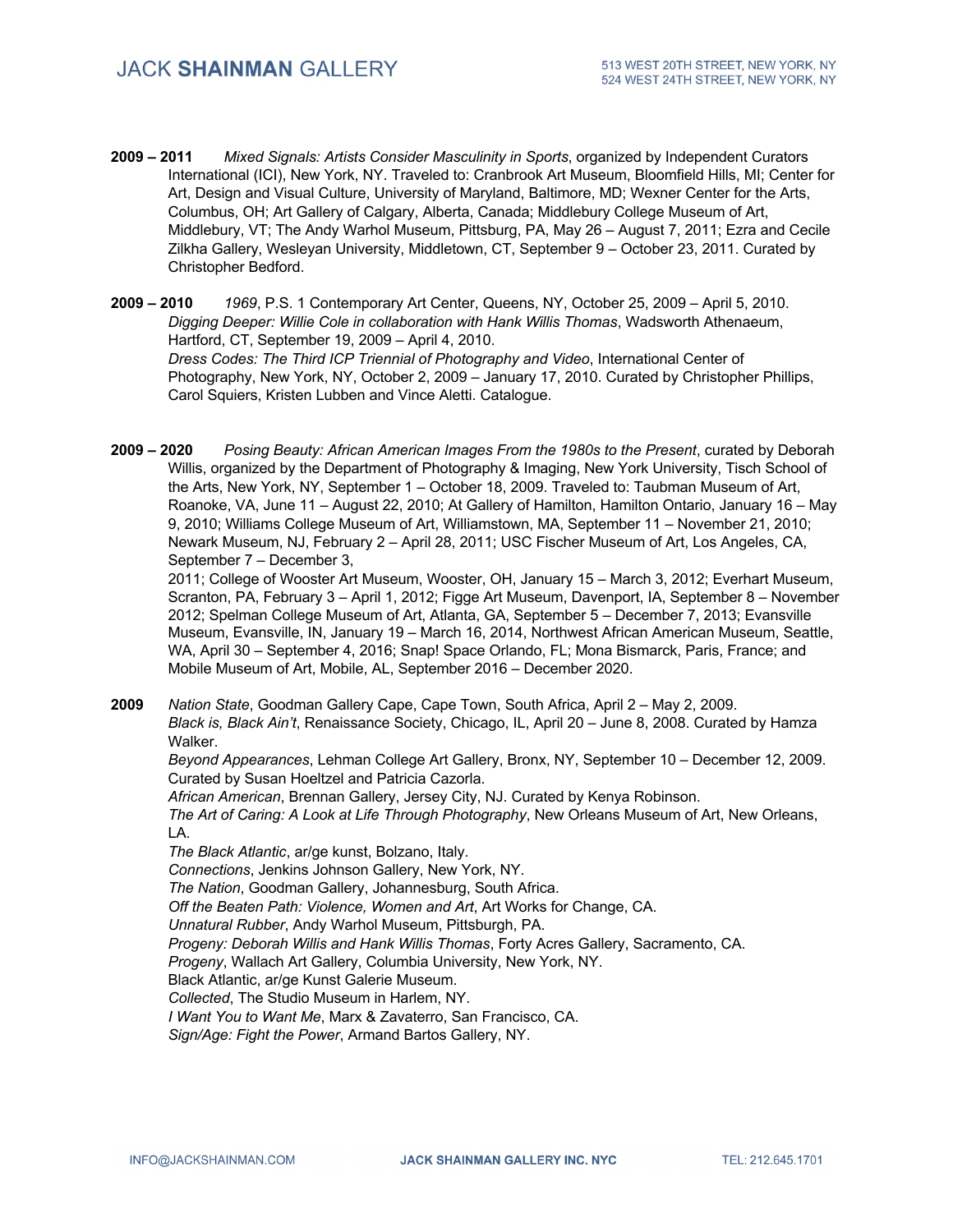**2008 – 2022 Art** *30 Americans*, Rubell Family Collection, Miami, FL, December 3, 2008 – May 30, 2009. Traveling to: North Carolina Museum of Art, Raleigh, NC, March 20 – September 4, 2011; Corcoran Gallery of Art, Washington, DC, October 1, 2011 – February 12, 2012; Chrysler Museum of Art, Norfolk, VA, March 16 – July 15, 2012; Milwaukee Museum, WI, June 14 – September 8, 2013; Frist Center for the Visual Arts,

Nashville, TN, October 11, 2013 – January 12, 2014; Contemporary Arts Center, New Orleans, LA, February 8 – June 15, 2014; Arkansas Art Center, Little Rock, AR, April 9 – June 21, 2015; Detroit Institute of Arts, MI, October 18, 2015 – January 18, 2016; Cincinnati Art Museum, OH, March 19 – August 28, 2016; Tacoma Art Museum, WA, September 24, 2016 – January 15, 2017; McNay Art Museum, San Antonio, TX, February 8 – May 6, 2018; Juliet Art Museum, Charleston, WV, May 12 – August 19, 2018; Tucson Museum of Art, AZ, October 5, 2018 – January 13, 2019; Joslyn Art Museum, Omaha, NE, February 2 – May 5, 2019; Nelson-Atkins Museum of Art, Kansas City, MO, June 1 – August 25, 2019; Barnes Foundation, Philadelphia, PA, October 27, 2019 – January 12, 2020; Honolulu Museum of Art, HI, February 22 – June 21, 2020; Albuquerque Museum, NM, October 3, 2020 – January 3, 2021; Columbia Museum of Art, SC, September 25, 2021 – January 9, 2022. Catalogue. Text by Franklin Sirmans.

**2008 – 2010** *After 1968: Contemporary Artists and Civil Rights Legacy*, High Museum of Art, Atlanta, GA, June 7 – October 5, 2008. Traveled to: Skirball and CAAM, Los Angeles, CA, November 19, 2009 – March 10, 2010; Bronx Museum of the Arts, NY, March 28 – August 11, 2010. Catalogue. Text by Jeffrey D. Grove.

*Deborah Willis and Hank Willis Thomas: Progeny*, Bernice Steinbaum Gallery, Miami, FL, June 14 – August 31, 2008. Traveled to: Harvey B. Gantt for African American Arts and Culture, Charlotte, NC, October 8, 2009 – January 9, 2010.

**2008 – 2009** *I Am A Man*, Museum of Contemporary African Diasporan Arts (MoCADA), Brooklyn, NY, September 25, 2008 – January 18, 2009. Curated by Kevin Powell. Critical *Engagements*, Chelsea Art Museum, New York, NY. *Ours: Democracy in the Age of Branding*, Parsons New School for Design, New York, NY.

**2008** *Black Is, Black Isn't*, Renaissance Society, Chicago, IL, April 20 – June 8, 2008. Curated by Hamza Walker.

*Houston Collects: African American Art*, Museum of Fine Arts, Houston, TX, August 3 – October 26, 2008. Catalogue.

*Agency: Art and Advertising*, McDonough Museum of Art, Youngstown, OH.

*BECOMING: Photographs from the Wedge Collection*, Museum of Contemporary Art, Detroit, MI. *tina b*., The Prague Contemporary Art Festival, Czech Republic.

*Global Africa: Contemporary Art of the Black Atlantic World*, High Museum of Art, Atlanta, GA. Curated by Carol Thompson.

*FACING RACE: Four African Artists Speak Out*, Museum of Contemporary Art, Cleveland, OH.

*The Funk Aesthetic: Chocolate Coated Freaky & Habit Forming*, H&F Fine Arts Gallery, Mount Rainier, MD.

*From Taboo to Icon: Aficanist Turnabout*, Ice Box Project Space, Philadelphia, PA. *Unchained Legacy*, Williams College Museum of Art, MA. *We're All in this together*, Swarm Gallery, Oakland, CA.

- **2007 – 2008** *Ad/Agency*, Photographic Resource Center, Boston, November 9, 2007 January 27, 2008.
- **2007** *At Freedom's Door: Challenging Slavery in Maryland*, Maryland Historical Society and Reginald F. Lewis Museum of Maryland African American History and Culture, Baltimore, MD, February 3 – October 28, 2007. Catalogue.

*Reasons to Riot*, Memphis College of Art, TN, February 19 – April 6, 2007.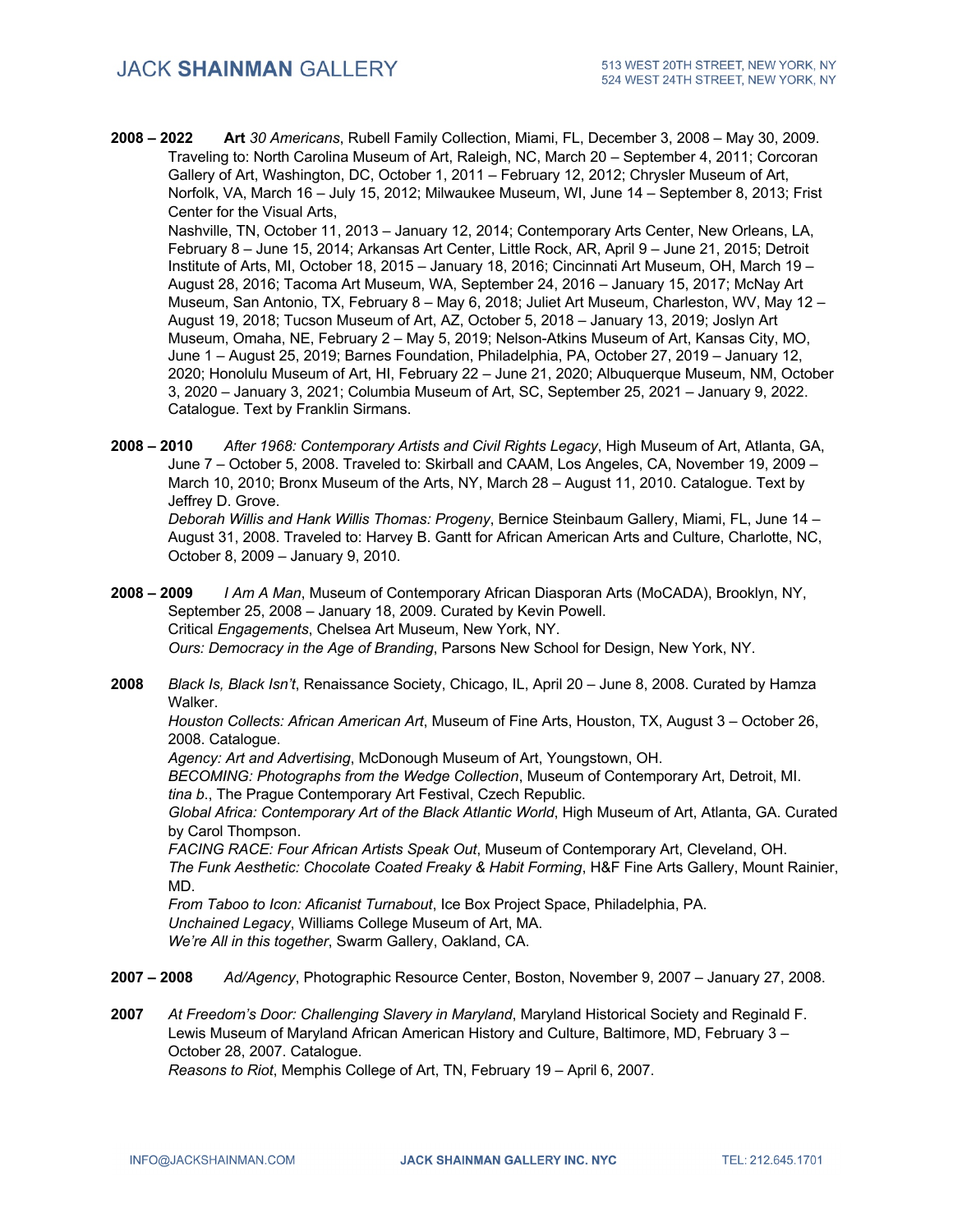*M\*A\*S\*H New York*, Cottelston Advisors (The Helena), New York, NY, February 22 – 26, 2007. Curated by Omar Lopez-Chahoud and Amy Smith-Stewart. *Negotiating Identities in Africa and the African Diaspora*, Schumucker Art Gallery, Gettysburg College, PA, March 30 – April 22, 2007. *Group Show*, Wertz Contemporary, Atlanta, GA, July 14 – August 18, 2007. *Taking Possession: In Conjunction with the 50th Anniversary of the Central High School Desegregation Crisis*, University of Arkansas, Little Rock, AR, August 15 – October 10, 2007. Curated by Brad Cushman. *Taking Aim: Selections from the Elliot L. Perry Collection*, Clough-Hanson Gallery, Rhodes College, Memphis, TN, August 31 – October 11, 2007. Curated by Isolde Brielmeyer. Catalogue. *Blacks In and Out of the Box*, California African American Museum, Los Angeles, CA, September 12 – December 30, 2007. Catalogue. *Flash: Contemporary Photography Among the Caribbean Diaspora*, Diaspora Vibe Gallery, Miami, FL, October 11 – November 2007. Curated by Deborah Willis. *Off Color II*, Diaspora Vibe Gallery, Miami, FL, October 11 – November 20, 2007. Curated by Hank Willis Thomas and Kalia Brooks. *Branded and on Display*, Krannert Art Museum, Champaign, IL. *Cross Sections*, 18th Street Art Center, Los Angeles, CA. *Crossing the Line*, Cornell Fine Arts Museum, Winter Park, FL. *For the Love of the Game*, Wadsworth Atheneum, Hartford, CT. *Keep the Change*, Nathan Cummings Foundation, New York, NY. *Sweet Sweetback's Badasssss Song*, Von Lintel Gallery, New York, NY. Visual Alchemy, Oakland Art Gallery, Oakland, CA.

**2006** *-poiesis*, Jack Shainman Gallery, New York, NY, June 29 – July 28, 2006. *The Black Alphabet*, Zacheta National Gallery, Warsaw, Poland. *Black Panther Rank and File*, Yerba Buena Center for the Arts, San Francisco, CA. Co-Curator of *Engulfed by Katrina: Photographs Before and After +the Storm*, Nathan Cummings Foundation. *Double Exposure*, Wadsworth Atheneum, Hartford, CT. *Emerging Artists Fellowship Exhibition*, Socrates Sculpture Park, NY. *Kapital*, Kent Gallery, New York, NY. *Keep the Change*, Nathan Cummings Foundation, Brooklyn, NY. *Luxury Goods*, Kathleen Cullen Fine Arts, New York, NY. *Metro Pictures Part Two*, Museum of Contemporary Art, Miami, FL. *Metro Pictures*, The Museum of Contemporary Art, Miami and The Moore Space, FL. *Under the Influenced = I*, Bernice Steinbaum Gallery, Miami, FL, August – September 2006. The California Biennial, The Orange County Museum of Art, Newport Beach, CA.

- **2005 – 2009** *Double Exposure: African Americans Before and Behind the Camera*, Wadsworth Antheneum, Hartford, CT, 2005–2006. Traveled to: Museum of the African Diaspora, San Francisco, CA, June 19 – September 28, 2008; DePaul University, Chicago, IL, April 16 – June 14, 2009. Curated by Lisa Henry and Frank Mitchell.
- **2005 – 2006** *Day Labor*, P.S.1, Queens, NY, October 30, 2005 January 9, 2006. Curated by Amy Smith-Stewart.
- **2005** *Propeller: Seven Emerging Artists of African Descent*, Steve Turner Gallery, Los Angeles, CA, April 15 – May 21, 2005. Catalogue. Introduction by Steve Turner. Text by Trevor Schoonmaker. *Maximum Flavor*, ACA Gallery, Atlanta College of Art, Atlanta, GA, May 26 – August 7, 2005. Curated by Isolde Brielmaier.

*Salad Days*, Artists Space, New York, NY, July 15 – 31, 2005.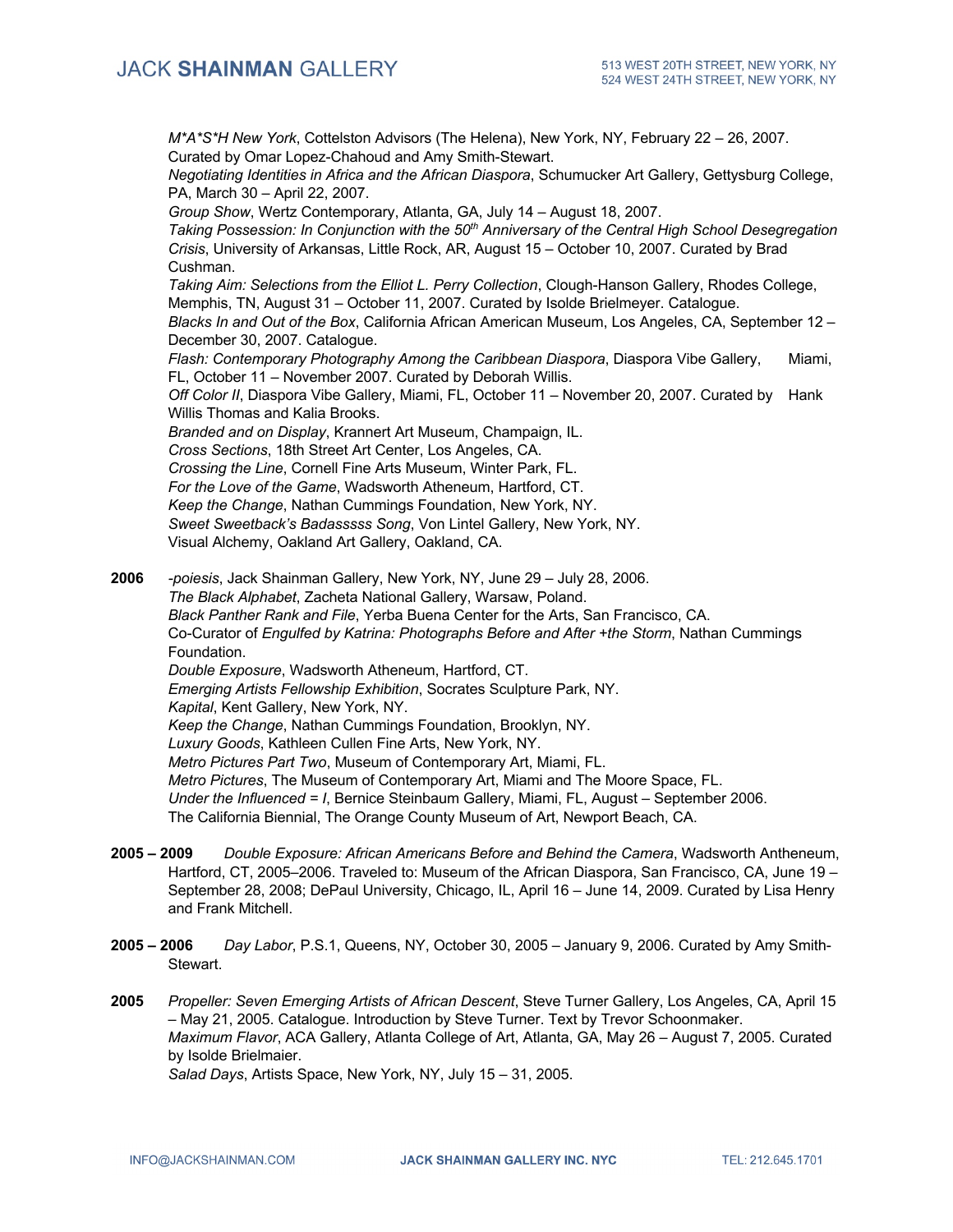*MD80: A Fine Arts Contemplation of the life and legacy of Malcom X*, Brecht Forum Gallery, New York, NY, September 8 – 29, 2005.

*Relics & Remnants: Contemporary Reinterpretation of African America Images*, Jamaica Center for Art & Learning, NY, October 2005.

*5x5*, Wertz Contemporary Gallery, Atlanta, GA. *Bay Area Now 4*, Yerba Buena Center for the Arts, San Francisco, CA. *Frequency*, The Studio Museum in Harlem, New York, NY. *The GlamMore Show Revisited*, PlaySpace Gallery, San Francisco, CA. *Recovered Views*, de Saisset Museum, Santa Clara, CA. *Saturday Night/Sunday Morning,* African-American Museum in Philadelphia, PA.

- **2004** *Family Matters*, Light Factory, Charlotte, NC, May 20 June 30, 2004. *Coasticated*, Punch Gallery, San Francisco, CA. *Jamaica Flux*, Jamaica Center for Art and Learning, NY. Curated by Christopher Ho, Omar LopezChahoud, Melvin Marshall, Edwin Ramoran, Sara Reisman and Heng-Gil Han. *Salad Days*, Artists Space, New York, NY.
- **2003 – 2004** *25 Under 25: Up-and-Coming American Photographers*. Tisch School of the Arts, New York University, New York, NY, October 17 – November 22, 2003. Traveled to: John and June Allcott Gallery, Hanes Art Center Department of Art, University of North Carolina, Chapel Hill, NC, September 13 – October 7, 2004. Catalogue.
- **2003** *GenArt's Emerge 2003*, The Big House, San Francisco, CA. *MFA Thesis Exhibition*, California College of the Arts, San Francisco, CA. *Missing Person's*, Pro Arts Gallery, Oakland, CA. *Mother to Son: Photographs by Deborah Willis and Hank Thomas*, Texas Women's University, Denton, TX. *POPULAR tm*, Works Gallery, San Jose, CA. *Saturday Night/Sunday Morning*, The Leica Gallery, New York, NY.
- **2002** *Murphy & Cadogan Awards Exhibition*, San Francisco Arts Commission Gallery, CA.
- **2001** *Latent Discoveries*, University of Arizona, Tucson, AZ. *The Legacy of Gordon Parks*, Oakland Museum, Oakland, CA. *Moments in Love, Intimacy and Kinship*, Grand Central Station, New York, NY. *Reflecting Black*, The Bomani Gallery, San Francisco, CA.
- **2000** *Ambition*, Duke Ellington School for the Arts, Washington, DC. *Fuzzy Logic*, Southern Exposure Gallery, San Francisco, CA. *Oneness*, The New York Ba'hai Center, New York, NY. *Reflections in Black*, Smithsonian Institution, Arts & Industries Building, Washington, DC.
- **1999** *Speak to my Heart*, Smithsonian Institution, The Anacostia Museum, Washington, DC.
- **1998** *4i's*, Gulf & Western Gallery, Tisch School of the Arts, New York, NY. *The Family*, Bronfman Center for Jewish Life, New York, NY.
- **1994** *Images & Inspirations*, National Museum of American History, Washington, DC.
- **1993** *Student Exhibition*, Smithsonian Institution, National Portrait Gallery, Washington, DC.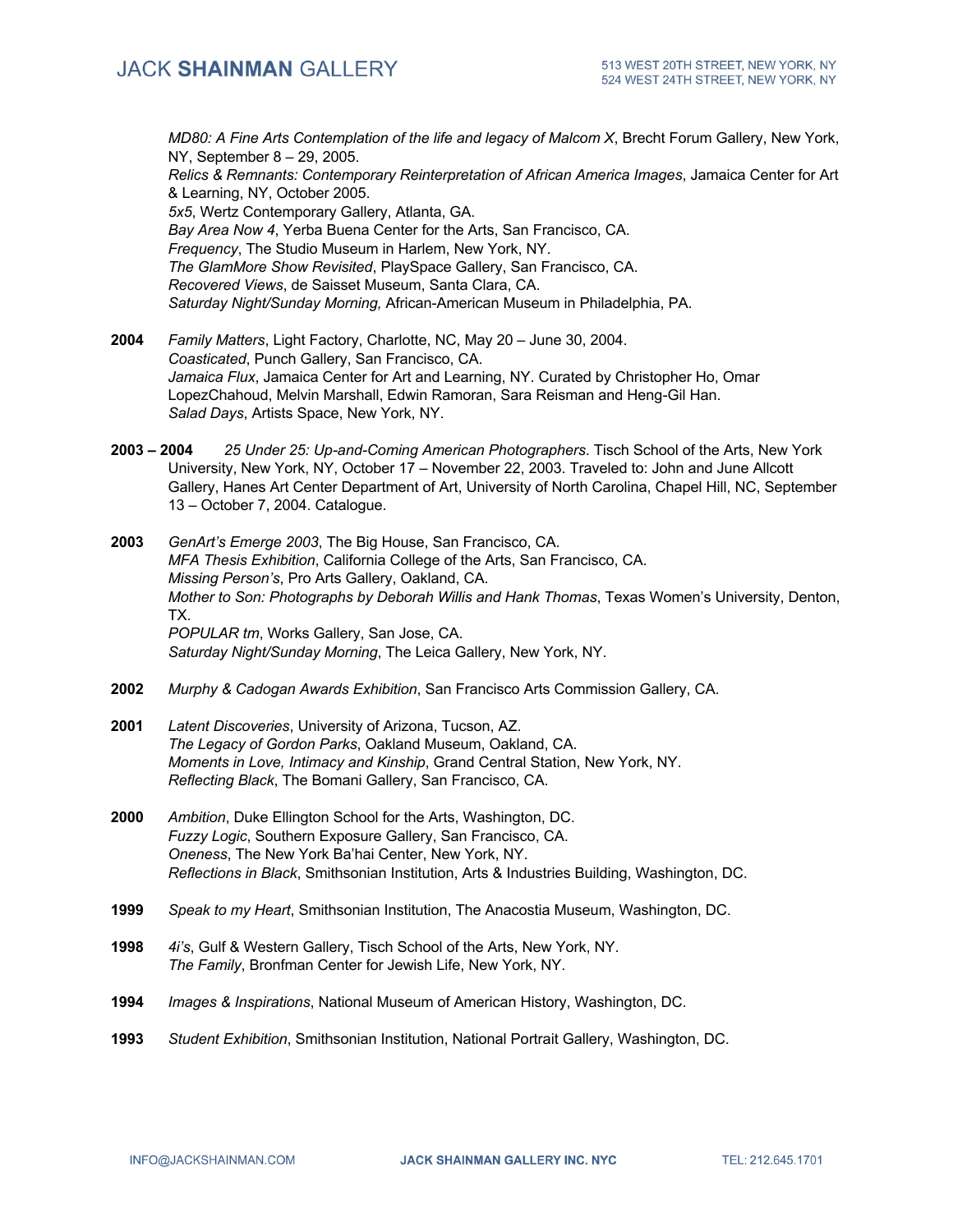#### **EXHIBITIONS CURATED**

- **2019** *Men of Change*, California African American Museum, Los Angeles, CA, February 5 April 28, 2019.
- **2015** *To Be Young, Gifted, and Black*, Goodman Gallery, South Africa, September 26 November 11, 2015. Curated by Hank Willis Thomas.
- **2013** *White Boys*, Cantor Fitzgerald Gallery, Haverford College, PA, March 22 May 3, 2013. Curated by Hank Willis Thomas and Natasha L. Logan.

### **PUBLIC AND PRIVATE COLLECTIONS**

Albright- Knox Art Gallery, Buffalo, NY The Alfond Collection of Contemporary Art at Rollins College, Cornell Fine Arts Museum, FL Amon Carter Museum of American Art, Forth Worth, TX Baltimore Museum of Art, MD Birmingham Museum of Art, AL Block Museum of Art, Northwestern University, IL The Bronx Museum of the Arts, New York, NY Brooklyn Museum, NY Center for Cultural Studies Bard College, Annandale-On-Hudson, NY Cleveland Museum of Art, Cleveland, OH Chrysler Museum of Art, VA Crystal Bridges Museum of American Art, AR Culture Corps, New York, NY Currier Museum of Art, NH The Dean Collection, New York, NY Delaware Art Museum, Washington, DE Detroit Institute of Arts, Detroit, MI Eileen and Peter Norton Family Collection, Santa Monica, CA Frac Aquaitaine, Bordeaux, France Fundação Sindika Dokolo Collection, Luanda, Angola Guggenheim Museum, New York, NY Herbert F. Johnson Museum of Art, Cornell University, Ithaca, NY High Museum of Art in Atlanta, GA Hong Kong Arts Centre, Hong Kong Hunter Museum of American Art, Chattanooga, TN International Center of Photography, New York, NY Kadist Art Foundation Knoxville Museum of Art, Knoxville, TN Los Angeles County Museum of Art, Los Angeles, CA Martin Margulies Collection, Miami, FL McNay Art Museum, San Antonio, TX Metropolitan Museum of Art, New York, NY Middlebury College Museum of Art, VT Mississippi Museum of Art, MS Montclair Art Museum, NJ Mott-Warsh Collection, Flint, MI Museum of Contemporary Art, North Miami, FL Museum of Modern Art, New York, NY Museum of Fine Arts, Houston, TX Nasher Museum of Art, Durham, NC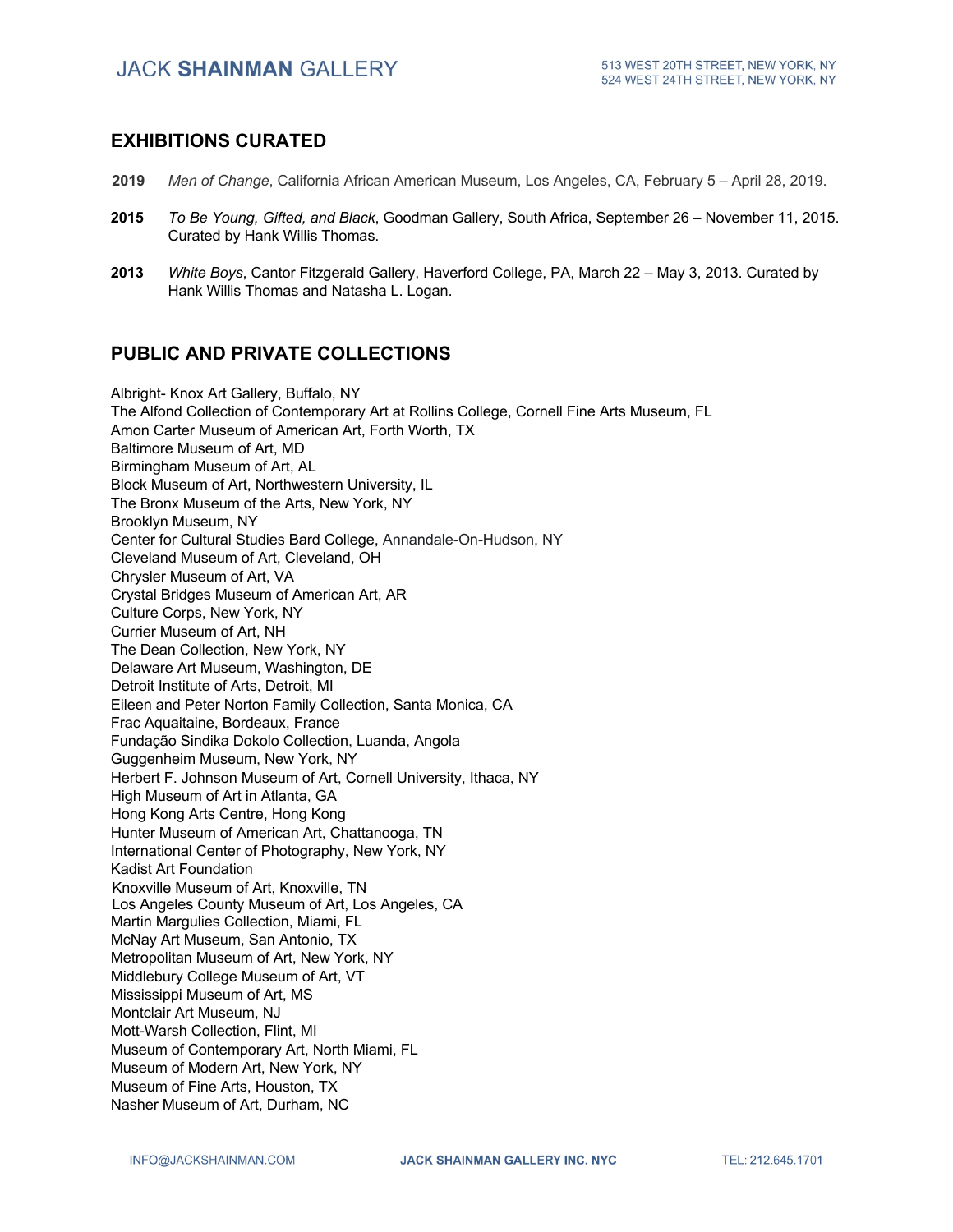National Gallery of Art, Washington DC National Gallery of Victoria, Melbourne, Australia Nelson-Atkins Museum of Art, Kansas City, MO New Orleans Museum of Art, New Orleans, LA Newark Museum, NJ North Carolina Museum of Art, Raleigh, NC Norton Museum of Art, Palm Beach, FL Oakland Museum, CA Opa-locka Art, FL Orange County Museum of Art, Newport Beach, CA Pennsylvania Academy of the Fine Arts, Philadelphia, PA The Philip & Muriel Berman Museum of Art, PA Pizzuti Collection, Columbus, OH Portland Art Museum, Portland, OR Portland State University, Portland, OR Princeton University Art Museum, Princeton, NJ The John and Mable Ringling Museum of Art, Sarasota, FL Rubell Family Collection, Miami, FL San Francisco Museum of Modern Art, CA SCAD Museum of Art, Savannah, GA Sheldon Museum of Art, Lincoln, NE Sir Elton John Collection, Atlanta, GA Smart Museum of Art, Chicago, IL The Speed Art Museum, Louisville, KY The Studio Museum in Harlem, NY Ulrich Museum, Wichita, KS Utah Museum of Fine Arts, Salt Lake City, UT Wadsworth Atheneum Museum of Art, Hartford, CT Weatherspoon Art Museum, Greensboro, NC Whitney Museum of American Art, New York, NY Williams College Museum of Art, Williamstown, MA Virginia Museum of Fine Arts, Richmond, VA 21C Museum, Louisville, KY

### **RESIDENCIES AND AWARDS**

- **2018** Guggenheim Fellowship Creative Citizenship Resident Artist, California College of the Arts, San Francisco, CA CA in conjunction with Maryland Institute College of Art, Baltimore, MD
- **2012** 2012 Artist Honoree, Groundswell, New York, NY Lower East Side Printshop, Publishing Residency Fellow, Ellen Stone Belic Institute for the Study of Women and Gender in the Arts and Media, Columbia College Chicago
- **2011** Artist-in-Residence, Cite Internationales des Arts, Paris, France W. E. B. Du Bois Institute Resident Fellowship, Harvard University, Cambridge, MA CEC Artslink in collaboration with Istanbul Biennial OSI Campaign for Black Male Achievement in collaboration with Question Bridge: Black Male
- **2009** Brandywine Achievement Award, Philadelphia, PA Amistad Center for Race and Culture, Wadsworth Athenaeum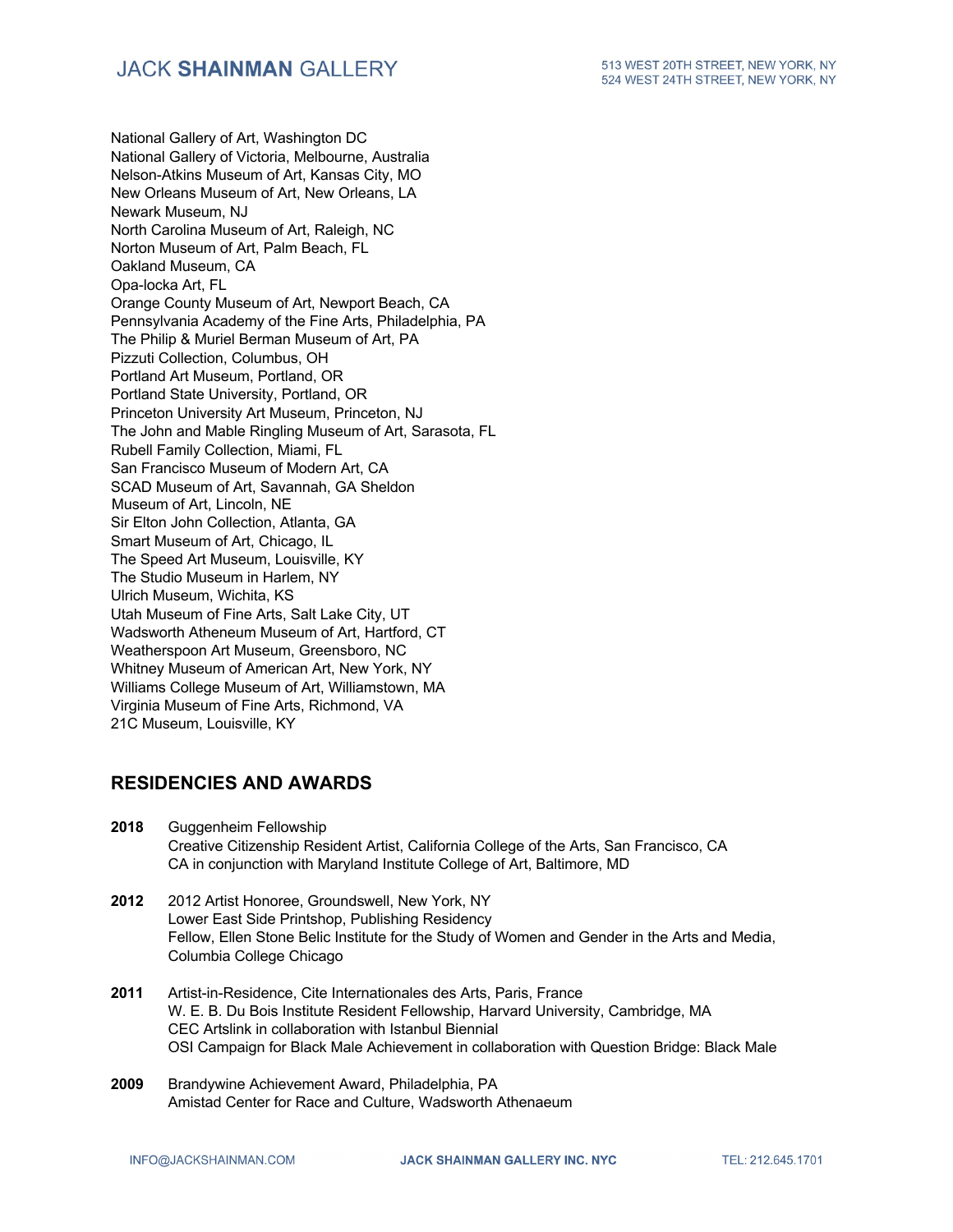Lightborne Visiting Artist, Cincinnati, OH Artist-in-Residence, John Hopkins University, Baltimore MD

- **2007** Media Arts Fellowship, Renew Media (Rockefeller Foundation), New York, NY Artadia Award, San Francisco, CA Artist in Residence, Cité Internationale Universitaire de Paris, France Artist in Residence, Headlands Center for the Arts, Sausalito, CA
- **2006** LEF Foundation, Supplemental Grant for Along the Way (©ause Collective) NYFA Fellowship, New York Foundation for the Arts, New York, NY Emerging Artists Fellow, Socrates Sculpture Park, Long Island City, NY Art Omi, Ghent, NY Vermont Studio Center, Johnson, VT
- **2005** Artist in Residence, Light Work, Syracuse, NY Skowhegan School of Painting & Sculpture, Participant Fellowship, Skowhegan, ME
- **2003** Barclay Simpson Award, California College of the Arts, San Francisco, CA
- **2002** Murphy & Cadogan Fellowship Award
- **2000** General Prize Winner, M.I.L.K. International Photography Competition Graduate Merit Scholarship Award, California College of the Arts, San Francisco, CA
- **1998** Creative Excellence Award, New York University Photography Department

#### **LECTURES / ARTIST TALKS**

- **2013** University of Kentucky, Lexington, KY Rhode Island School of Design, Providence, RI Milwaukee Institute of Art and Design, Milwaukee, WI
- **2012** Ulrich Museum of Art, Wichita, KS Art Salon, Art Basel Miami Beach, Miami, FL Montclair Museum of Art, Montclair, NJ School of Art and Design, Wichita, KS Trios Gallery, Savannah College of Art and Design, Atlanta GA University of Wisconsin Peck School of Art. Milwaukee, WI MMK Museum fur Moderne Kunst, Frankfurt, Germany Haverford College, Haverford, PA
- **2011** Hank Dubois Colloquium: Pitch Blackness National Geographic Magazine Photography Seminar, Washington, DC Brooklyn Museum of Art, Brooklyn, NY *The Black Portrait–Artist Talk: In Conversation with Natasha L. Logan and Hank Willis Thomas*, Rush Art Gallery, New York, NY, May 14, 2011 *Photography as a Resistive Medium?*, North Carolina Museum of Art, Raleigh, NC, April 10, 2011 *Black Portrait Symposium*, Tisch School, New York University, April 2, 2011 *Off the Beaten Path*, Chicago Cultural Center, March 8, 2011.
- **2010** Museum of Modern Art, NY New York University, New York, NY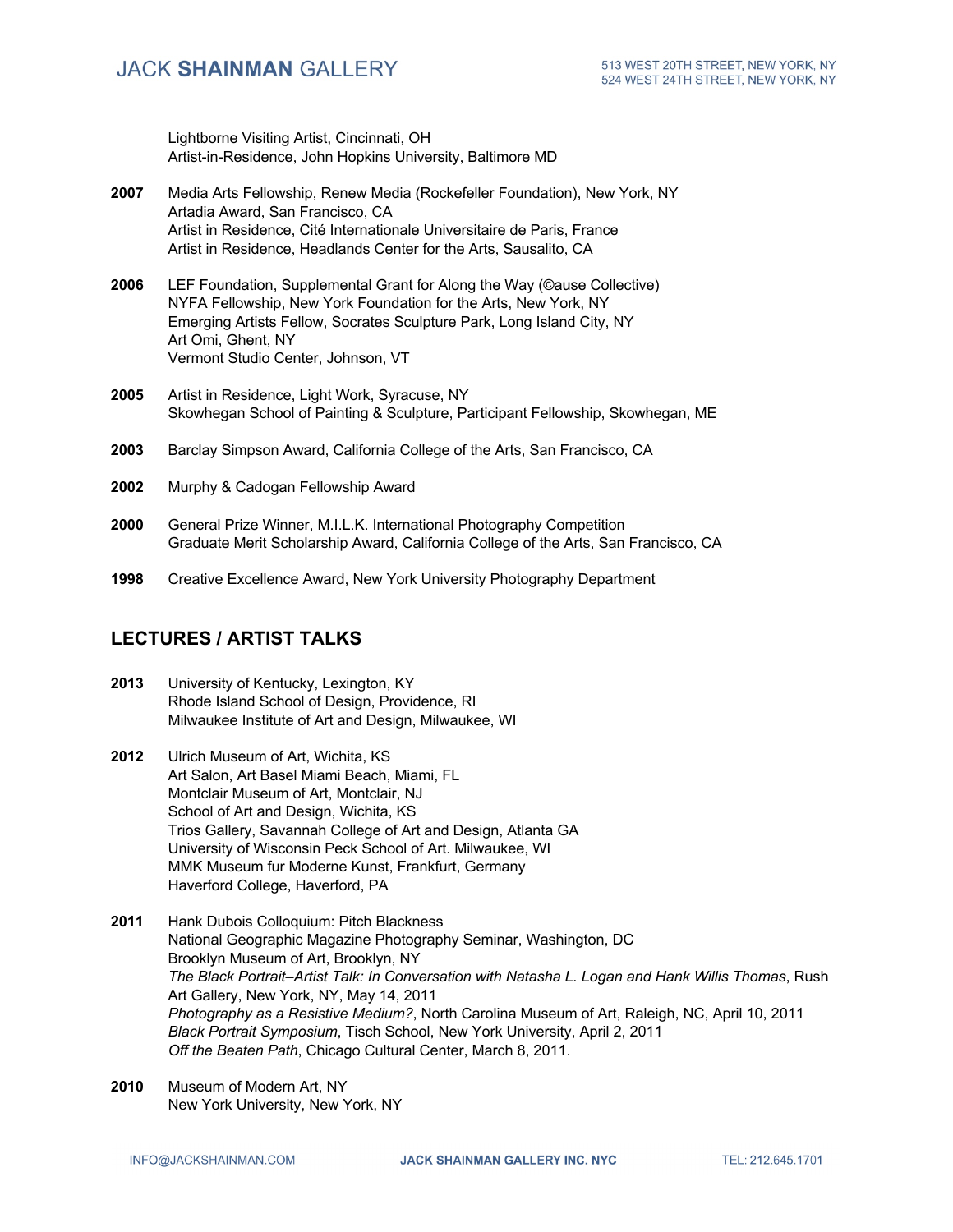Tennessee State University, Nashville, TN ar/ge kunst Galerie Museum, Bozen, Bolzano, Italy Parsons Visiting Artists Lecture Series, Parsons School of Design, New York, NY

- **2009** Yale University, New Haven, CT
- **2008** Aperture Foundation, New York, NY High Museum of Art, Atlanta, GA Pratt Institute, Brooklyn, NY The Hammer Museum, Los Angeles, CA
- **2007** International Center for Photography, New York, NY "Out of Sight" Conference, Northwestern University, Chicago, IL
- **2006** The New York Studio Program, New York, NY The University of California at Santa Cruz, Santa Cruz, CA New York University, New York NY Santa Fe Center for Photography, NM Santa Fe Center for Photography Seminar at Photo LA, Los Angeles, CA
- **2005** The Commonwealth Club of California, San Francisco, CA Vassar College, Poughkeepsie, NY SPE Northeast Conference, Cornell University, Ithaca, NY New York University, New York, NY California College of the Arts, San Francisco, CA
- **2004** Mills College, Oakland, CA St. Mary's College, Moraga, CA

#### **PUBLIC COMMISSIONS**

- **2018** "MY NY Artist Covers" Culture Corps, New York, NY, January 22 October 18, 2018. *The Legacy Museum: From Enslavement to Mass Incarceration*, Montgomery, AL, April 26, 2018 ongoing Sculpture Milwaukee, WI, May 31 – October 21, 2018.
- **2015** *Image Objects*, Exhibition presented by Public Art Fund, City Hall Park, NY *The Truth Is I See You*, Exhibition presented by Public Art Fund, MetroTech Commons, Brooklyn, NY
- **2013** *The Long March*, Birmingham-Shuttlesworth International Airport, Birmingham, AL *Untitled*, from the *Wayfarer Series*, International Center for Photography, New York, NY
- **2012** The Truth Booth, Look3 Photo Festival, Charlottesville, VA
- **2011** *The truth is I am you*, MoCADA and LMCC, Governors Island, NY
- **2010** *CONTACT Toronto Photography Festival*, Toronto, Canada
- **2007** *The truth is I am you,* University of California, San Francisco, San Francisco, CA (©ause Collective) *Along the Way,* Oakland International Airport, Oakland, CA (©ause Collective**)**